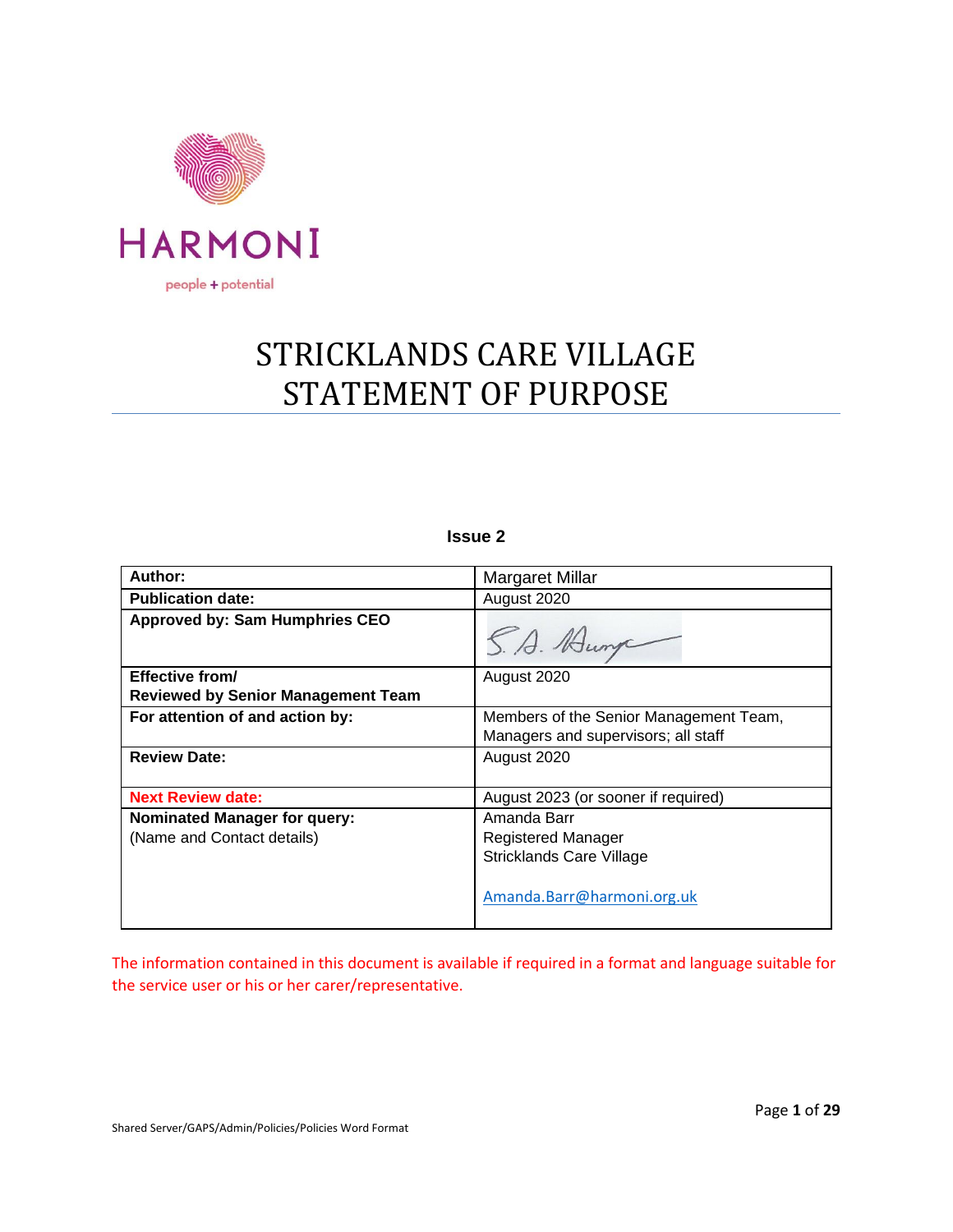#### **CONTENT**

- 1) Statement of Purpose
- 2) Introduction
- 3) Registered Provider
- 4) Registered Manager
- 5) Number and relevant qualifications of staff
- 6) Philosophy of Care
- 7) Aims of the facility
- 8) Objectives of the facility
- 9) Status and constitution of homes
- 10) Organisational Structure of the organisation
- 11) Organisation and Structure of Stricklands Care Village
- 12) Number of Clients to be accommodated or to be provided with services
- 13) The range of needs (categories of care) that the facility or organisation is intended to meet and the number in each category
- 14) Admission criteria including the home's policies and procedures
- 15) Arrangements for clients to engage in social activities, hobbies and leisure interests
- 16) Arrangements in place for consultation with patients/clients
- 17) Arrangements in place for meeting clients' spiritual needs
- 18) Arrangements in place to meet Health and Safety Regulations
- 19) Infection Control
- 20) Covid 19
- 21) Arrangements in place for social contact with relatives / friends / representatives / local community where practicable
- 22) The arrangements for dealing with complaints
- 23) Safeguarding
- 24) The arrangements made for dealing with reviews
- 25) The number and size of rooms in the home
- 26) Details of any specific techniques used in the home and arrangements for their supervision
- 27) The arrangements made for respecting privacy and dignity of patients / clients
- 28) Statement of Equal Opportunity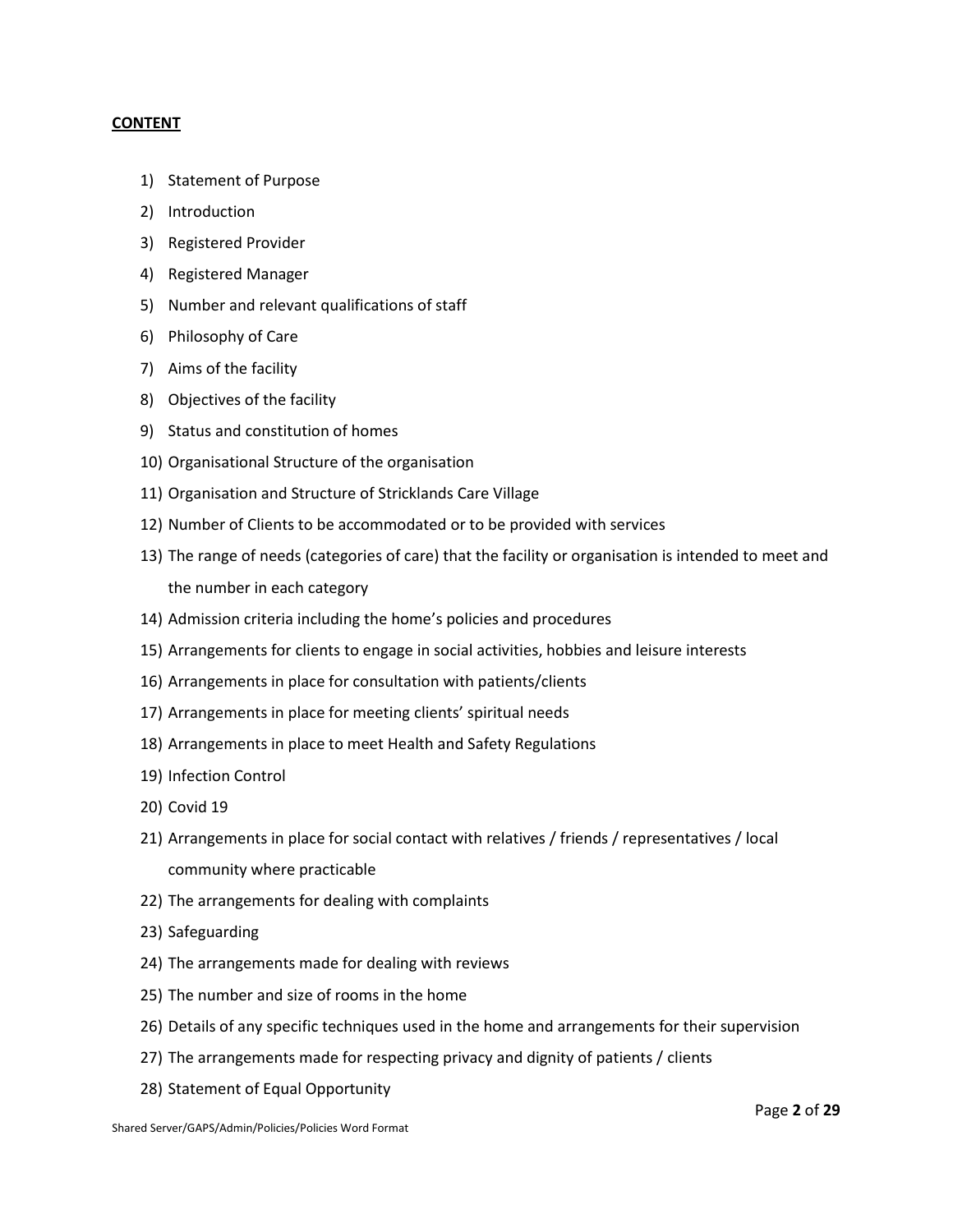- 29) Statement of Confidentiality
- 30) Dates of review and record of changes made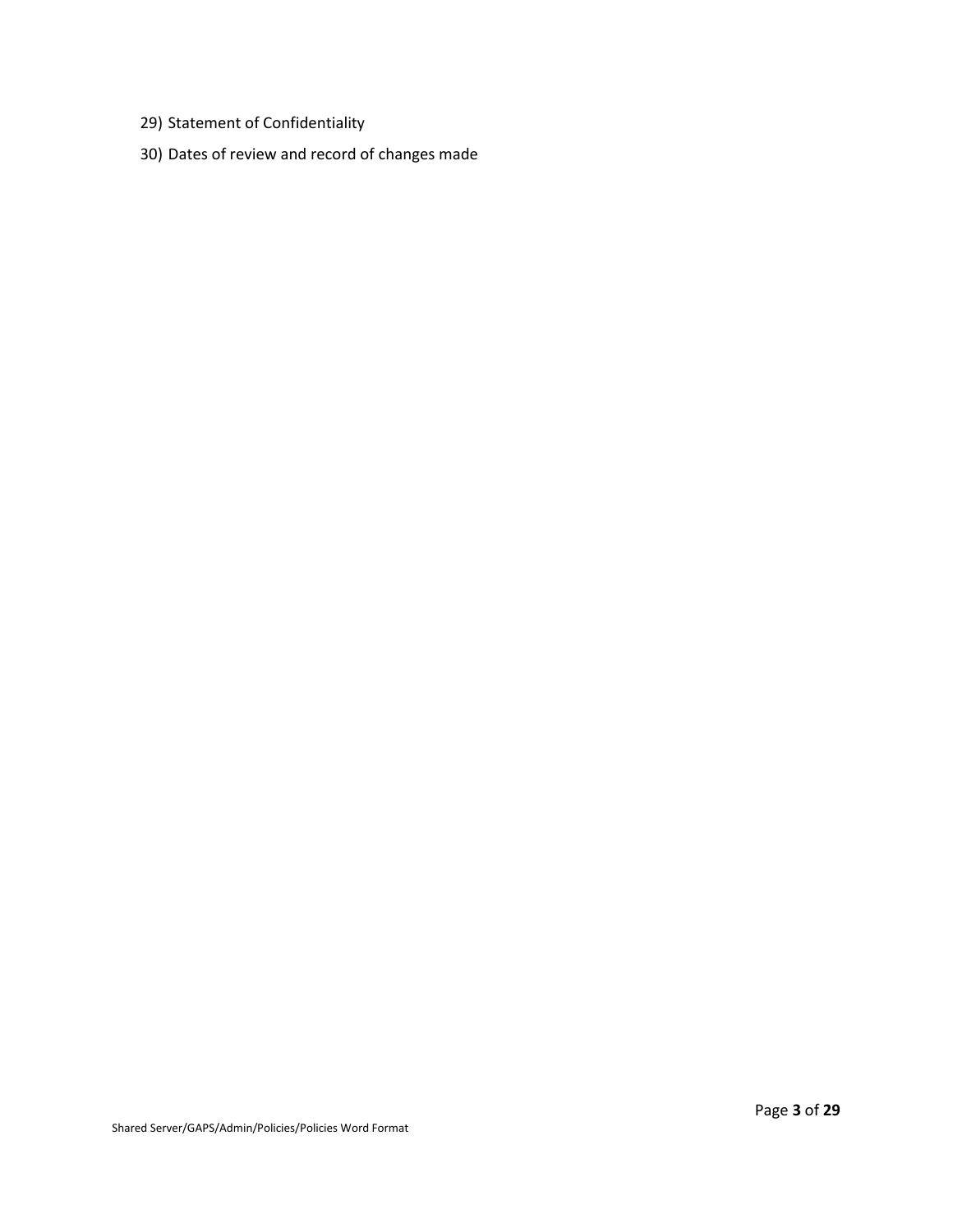#### **APPENDICES:**

- 1) Organisational Structure of the Organisation
- 2) Organisational Structure of Stricklands Care Village
- 3) Current Schedule of Accommodation
- 4) Assistance with Daily Living Activities South Eastern Trust Fully Funded
- 5) Assistance with Daily Living Activities Northern Ireland Housing Executive Funded
- 6) Assistance with Daily Living Activities Self Funding

# **ASSOCIATED POLICIES**

Assessment, Care Planning and Review **Complaints Confidentiality** Deprivation of Liberty Equality and Diversity Handling Pets Infection Control (including Covid 19) Finance (Clients) **Medication** Recruitment Respect and Dignity Restrictive Practice Regulation 23 Unannounced Visits Safeguarding Staff Support and Development Training and Development Whistleblowing

# **ASSOCIATED DOCUMENTS**

Application to live within Stricklands Care Village Assessment of Needs and Risk Records Management Home Visit Record Hospital Passport **Insurance** My Needs Leasehold Agreement Operational Policy Reportable Incidents Risk Management Service Agreement Client Guide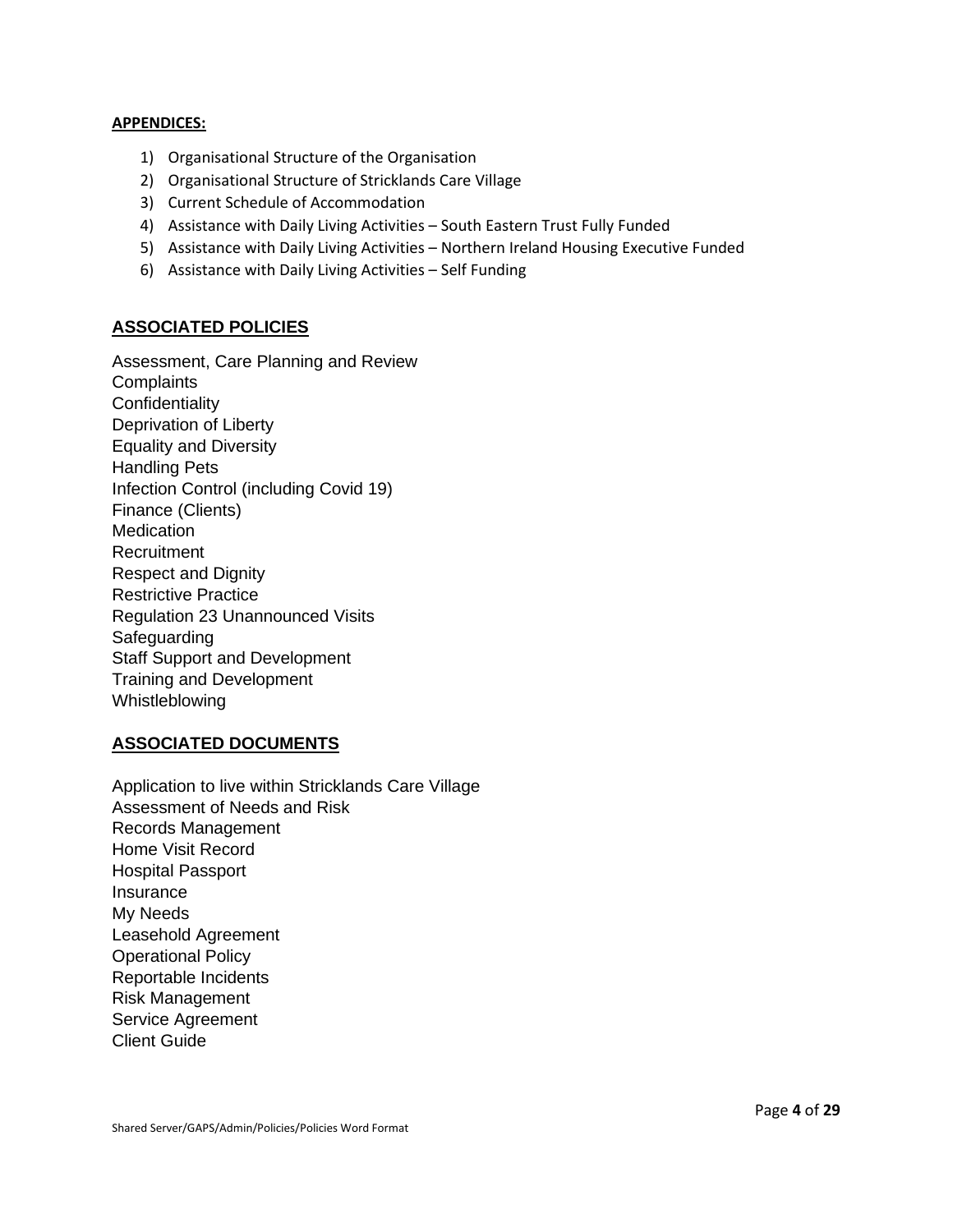# **1) STATEMENT OF PURPOSE**

Our Statement of Purpose outlines the care and support we provide, how we are organised to provide that care and support and includes a general overview of the facilities, services and practices adopted to implement the effective delivery of meeting our stated purpose.

The Statement of Purpose is to be read and applied in conjunction with our wider policies and procedures.

This Statement of Purpose is available to all existing and new prospective service users, and other interested parties with an interest in our provision of care and support.

A copy of the Statement of Purpose is held by The Regulation and Quality Improvement Authority (RQIA).

Whenever any part of the Statement of Purpose changes, we will ensure that it is updated within 28 days of that change. The RQIA will be advised of these changes.

# **2) INTRODUCTION**

Stricklands Bay Care Village is part of HarmonI. A Social, Voluntary and Community organisation which is a Company limited by guarantee having no share capital, with charitable status under the Charities Commission for NI regulations.

HARMONI is an organisation with its foundations in the Donegal Road area of Belfast in 1878, supporting individuals who today would be described as having a physical disability. It was founded as a Christian charity growing rapidly around both Belfast and the Bangor areas.

HarmonI aims to provide an Independent Supported Housing Scheme to offer another option in the spectrum of community care for individuals who are registered as having a Disability within Stricklands Care Village.

Throughout its history, it has supported a wide range of individuals using varying delivery models, from men's homeless hostels, schools, to workshops, to infirmary, and nursing care.

Link to HARMONI webpage which gives full details of our history: [https://www.HarmonI.co.uk/](https://www.niid.co.uk/)

# **3) REGISTERED PROVIDER**

Sam Humphries Chief Executive HarmonI 39 Downshire Road Bangor BT20 3RD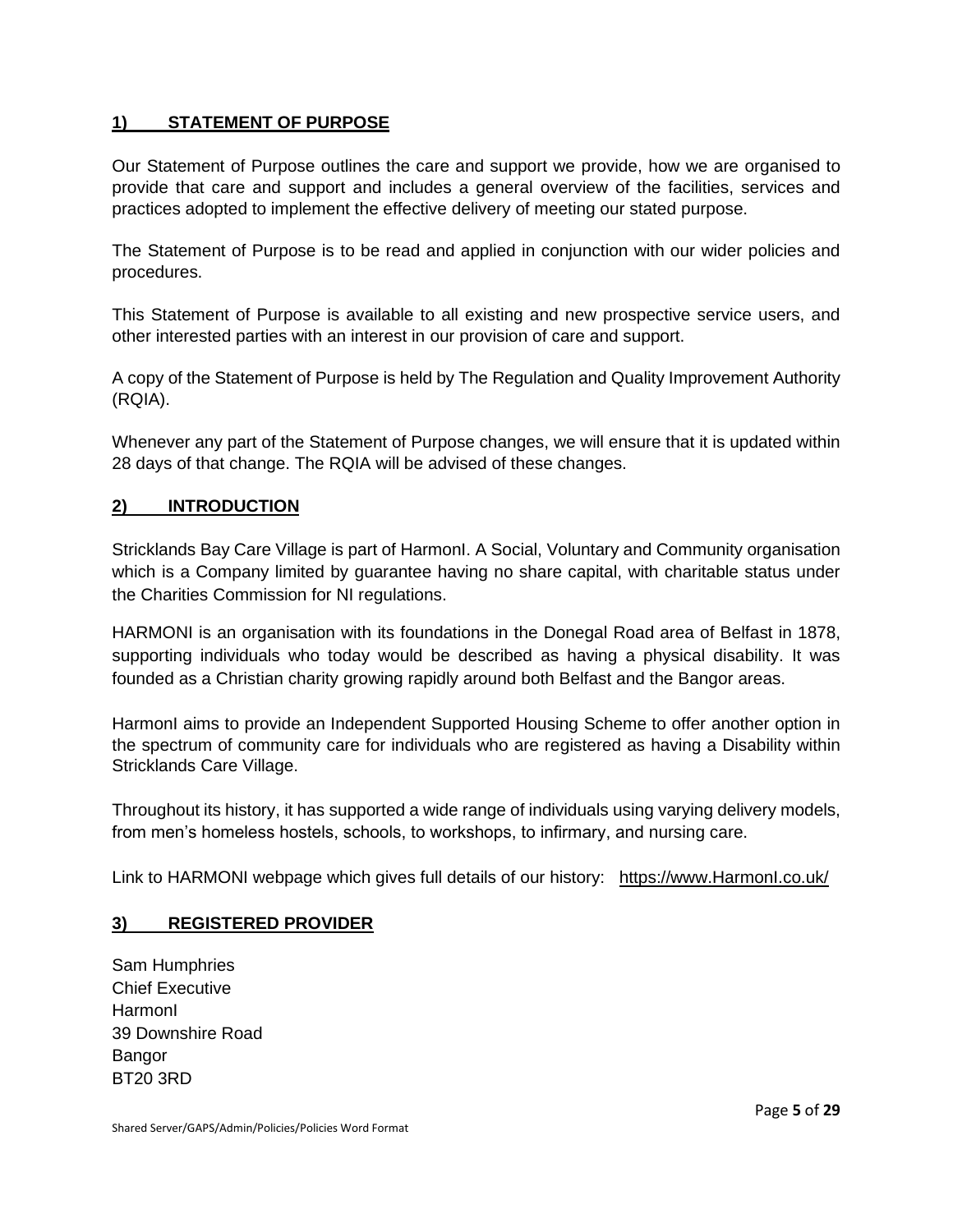Relevant Qualifications & Experience :

MSc Executive Leadership

10 years as CEO and Accounting Officer of Northern Irelands largest provider of Supported Employment to people living with disability.

# **4) REGISTERED MANAGER**

Amanda Barr HarmonI 39 Downshire Road, Bangor BT20 3RD

Relevant Qualifications & Experience : BSc Hon Professional Studies : Learning Disabilities and Level 5 Diploma in Leadership for Health and Social Care Services (Adults) Wales and Northern Ireland.

Over 30years of experience in the Health and Social Care sector as a practitioner, training facilitator and registered manager.

### **5) NUMBER AND RELEVANT QUALIFICATION OF STAFF**

1 x Team Leader – BSc Health and Social Care Policy

- 1 x Administrator Level 5 Leadership for Health and Social Care
- 1 x Activities Co-ordinator BA Fine Arts

Senior Support and Care Workers:

 1 x Level 3 Health and Social Care plus 1 undertaking this qualification 2 x Level 4 Health and Social Care being undertaken

Support Care Workers:

12 x Level 2 Health and Social Care

24 Level 3 Health and Social Care plus 3 undertaking this qualification 3 x Level 5 Health and Social Care plus 1 undertaking this qualification 6 x Degree Level

# **6) PHILOSOPHY OF CARE**

Our clients are the focus of everything we do at HarmonI. The focus of this organisation is founded on the intention to provide the highest practicable standard of care and support which reflects the current RQIA criteria.

Our work is based on the undernoted key themes: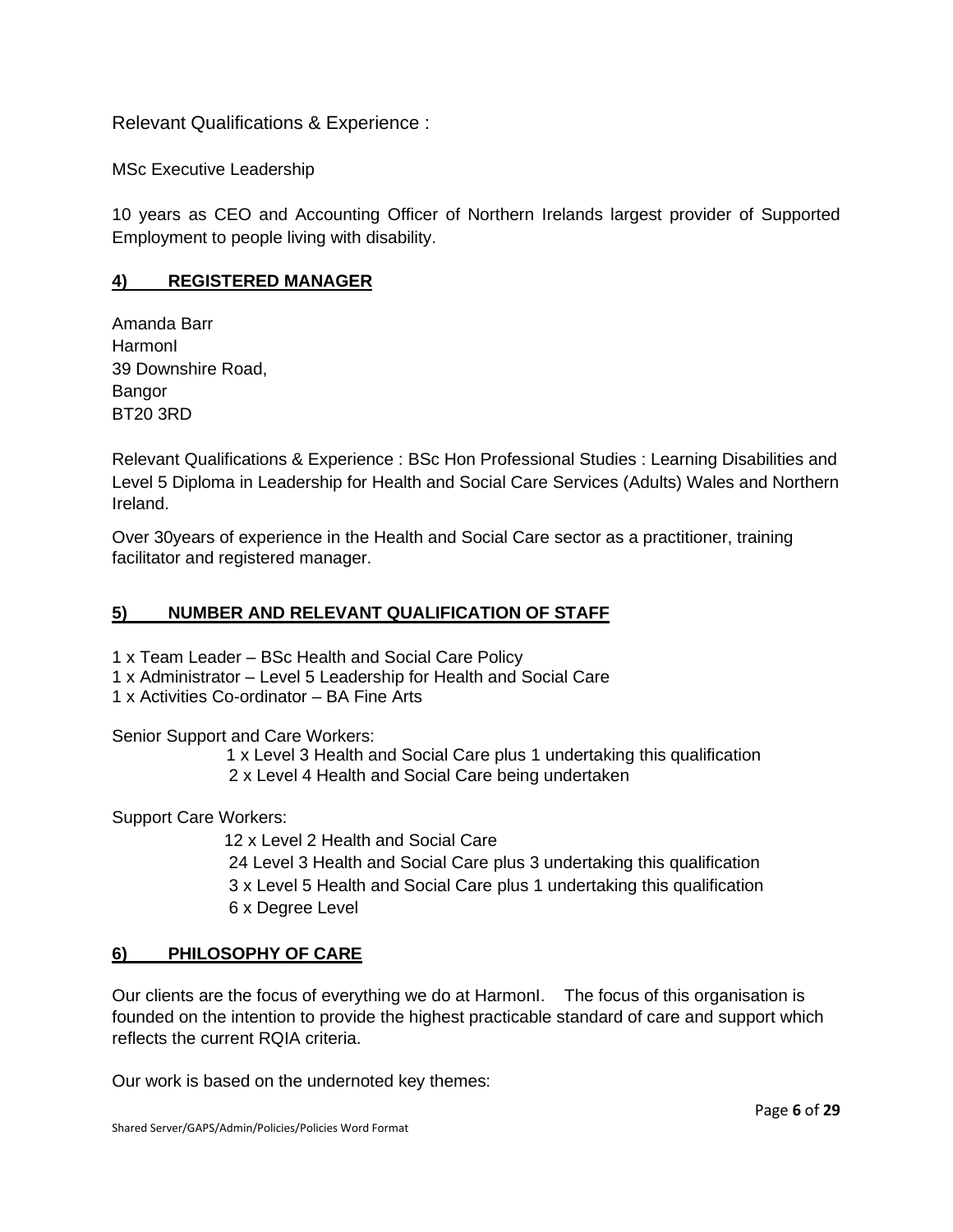- ❖ That the choices of our client's matter and will be supported
- ❖ That the rights of our clients to be treated with dignity and respect will be upheld.
- ❖ That our clients are empowered to make informed choices to enable a fulfilling and meaningful life based on their individual choices.
- ❖ An understanding of our client's strengths and their aspirations
- ❖ That our clients (and if appropriate their family/representative, healthcare professionals/Social Care Manager) will be fully involved in developing care and support plans to ensure that our client's needs are understood and met.
- ❖ Building on our client's skills to live as full a life as is possible
- ❖ Encouraging and supporting our clients to participate in social activities
- ❖ Respect of each client's needs and values in matters of religion, culture, race or ethnic origin, sexual orientation, political affiliation, marital status, parenthood and disabilities or impairments.
- ❖ That our staff will have appropriate training to meet the requirements of their role
- ❖ That HARMONI will support each client with honesty and integrity
- ❖ That HARMONI will provide information on how each client can make a complaint, comment or compliment about the service we provide.

# **7) AIMS OF HARMONI**

HarmonI at Stricklands Bay, Bangor aims to create a community which enables people with a disability to live as independently as possible within a secure and supportive environment.

HarmonI at Stricklands Bay, Bangor aims to be the provider of choice to individuals who are disabled to live in a supported living environment.

# **8) OBJECTIVE OF HARMONI**

**HarmonI at Stricklands Bay, Bangor has the objectives of maintaining and further developing a community which enables people with a disability to live as independently as possible within a secure and supportive environment.**

HARMONI will seek to involve clients who live with us in the evaluation of the services we deliver.

HARMONI will listen proactively to issues raised by clients and their representatives on how we can continue to deliver a high standard of service.

HARMONI will invite clients to regular Client Meetings where they can express their views and raise issues which are important to them.

HARMONI will engage with clients and empower clients to make informed choices in relation to how the client wishes to live their life as independently as possible.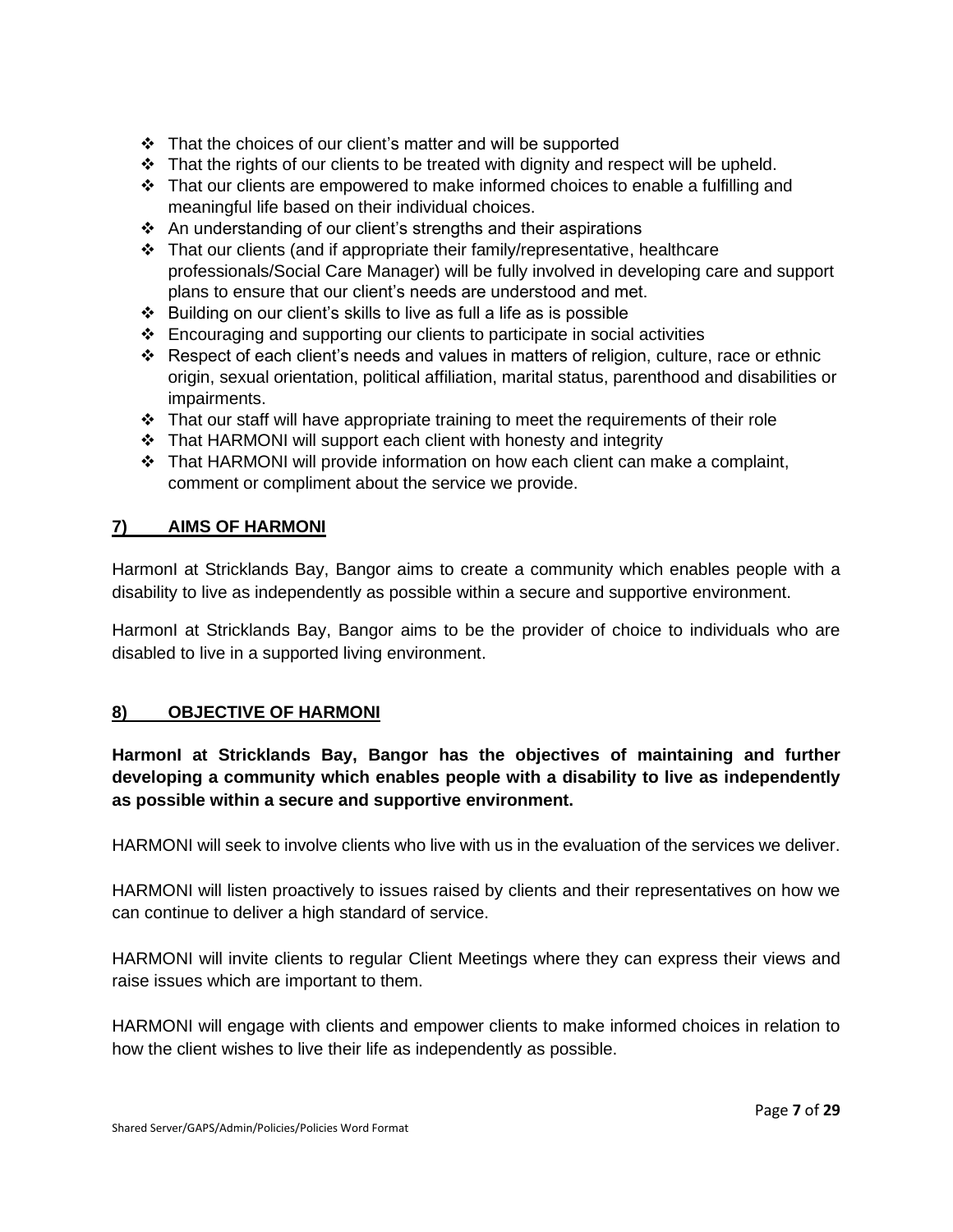HARMONI will facilitate clients to maintain for as long as possible the skills that they have and where possible encourage clients to develop skills and knowledge to enhance their life.

HARMONI will ensure that clients have information on employment, training, educational and voluntary options and opportunities and empower clients to make appropriate informed choices and decisions in relation to their personal and unique needs.

HARMONI will recognise that each client will have their own personal goals and will endeavour to support each client their own personal goals in life.

HARMONI will ensure that clients have equality of opportunity to choose and access services and activities irrespective of age, race, ethnic origin, colour, religion, political affiliation, disability, impairment, marital status, parenthood, gender or orientation.

HARMONI will provide the correct level of support and/or care to enable the individual client to live as full and positive a life as is possible.

HARMONI will ensure that the appropriate number of staff are available on to meet the agreed needs of the client group.

HARMONI has a comprehensive maintenance plan which will ensure that the homes occupied are well maintained and safe.

HARMONI has a comprehensive training schedule which meets the requirements of regulatory and statutory bodies in addition to training events which enhance the skills, knowledge and capability of each staff member.

# **HarmonI at Stricklands Bay, Bangor aims to be the provider of choice to individuals who are disabled to live in a supported living environment.**

HARMONI will engage with Health Trusts, RQIA, Supporting People, Clients and their representatives to ensure that we deliver a high standard of support and/or care which seeks to exceed minimum requirements.

We are governed by company law and guidance issued by the Charities Commission NI to ensure –

- The quality of financial reporting, by keeping adequate accounting records and preparing timely and relevant financial information
- That the annual financial statements are prepared in line with UK generally accepted accounting principles and in line with the requirements of the Companies Act 2006.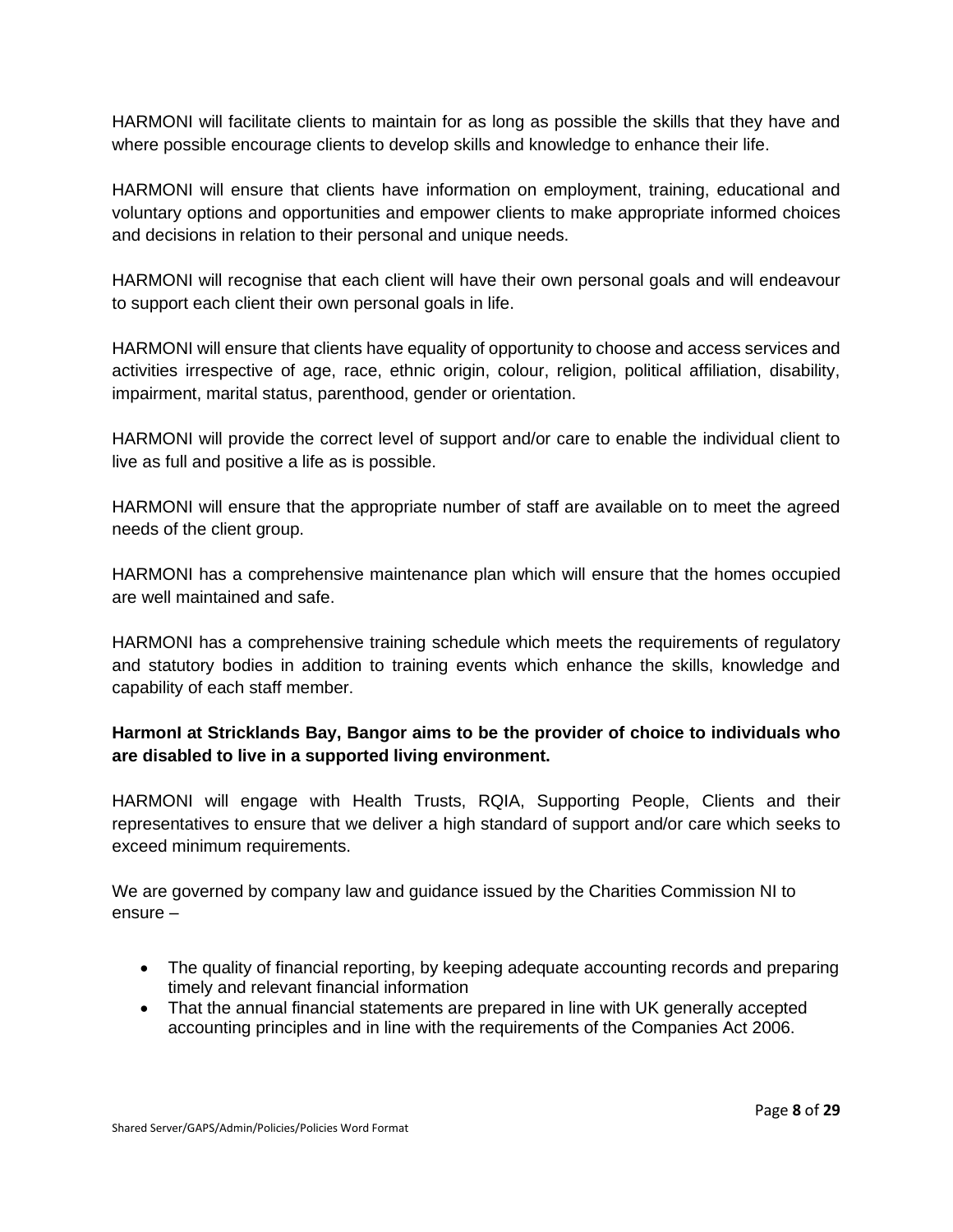HARMONI will ensure that staff training is tailored to the needs of our clients to enhance the skills, knowledge and capability of staff to meet the diverse needs of each individual client.

HARMONI will treat each client as an individual with their own life choices and will see our role as being pivotal empowering our clients to have a full and broad life by meeting their personal needs and goals.

# **9) STATUS AND CONSITITUTION**

HarmonI is a Third Sector organisation which provides supported living type domiciliary care agency for individuals who have a registered disability.

HarmonI is registered under Article 8(2a) of the Health and Personal; Social Services (Quality, Improvement and Regulations) (Northern Ireland) Order 2003.

Stricklands Bay Care Village is part of HarmonI.

# **10) ORGANISATIONAL STRUCTURE OF THE ORGANISATION**

See Appendix 1

# **11) ORGANISATION STRUCTURE OF STRICKLANDS CARE VILLAGE**

See Appendix 2

# **12) NUMBER OF CLIENTS ACCOMMODATED ON SITE AND PROVIDED WITH SERVICES**

We currently have 35 Clients:

- 1 x Single Tenancy 24hr Care and Support
- 3 x Co-tenancies 24hr Care and Support
- 4 x Single Tenancies 24hr Care and Support
- 10 x Single Tenancies Supporting People Services
- 6 x Single Tenancies SETrust with additional Supporting People Services
- 5 x Single Tenancies SETrust Support
- 3 x Single Tenancies Private Paid Support
- 1 x Single Tenancy No Support

#### **3) RANGE OF NEEDS**

All Clients on this site are registered Disabled apart from one.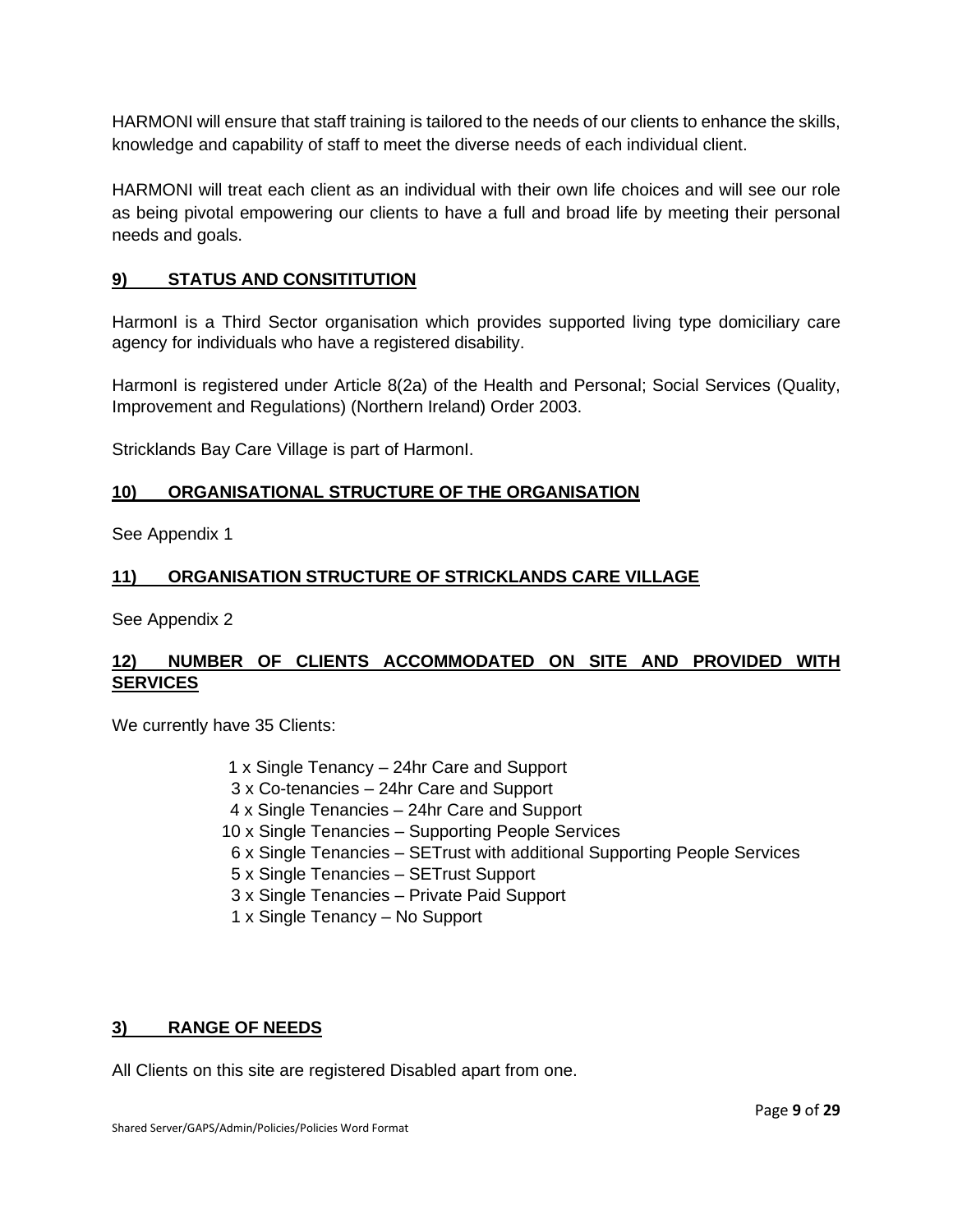#### The Care services we provide include, but are not restricted to:

- $\triangleright$  Adhering to the agreed plan for care and level of support and where appropriate include the client and/or their family/representative/health care professional and social services as appropriate.
- $\triangleright$  Ensuring that care plans/support plans/needs assessments (Daily Living Plans) are reviewed regularly and are relevant to the needs of the client.
- $\triangleright$  Clients who have care package or agreed additional support: taking care of all aspects of daily living, shopping, safety and security of client etc., and with or on behalf of a client, menu planning, food preparation, cooking and serving etc.
- ➢ Clients who have care package or agreed additional support: carrying out household tasks required to maintain a clean and hygienic environment.
- ➢ Clients who have care package or agreed additional support: carrying out tasks to ensure that the client lives in a safe, secure and well-maintained home.
- ➢ Clients who have care package or agreed additional support: ensuring that the client's home is furniture and décor is maintained to a high standard and when renewal/refurbishment is required that the client is included in decisions regarding their home. Where appropriate we will engage with family or representative and/or social services in relation to funding requirements.
- $\triangleright$  Clients who have care package or agreed additional support: ensuring that we maintain excellent records of the monies that clients spend if the client cannot do this for themselves. These records are audited internally, by an external independent auditor and are subject to funding authority audits.
- ➢ Clients who have care package or agreed additional support: encouraging clients to participate in the above activities in as far as they are able.
- ➢ Clients who have care package or agreed additional support: ensuring that the client maintains a good level of health and wellbeing by engaging with medical professionals and family.
- $\triangleright$  Clients who have care package or agreed additional support: accompanying clients to medical appointments.
- ➢ Clients who have care package or agreed additional support: where appropriate and required, provide staff while client is in hospital to ensure that client has familiar faces when in a different environment.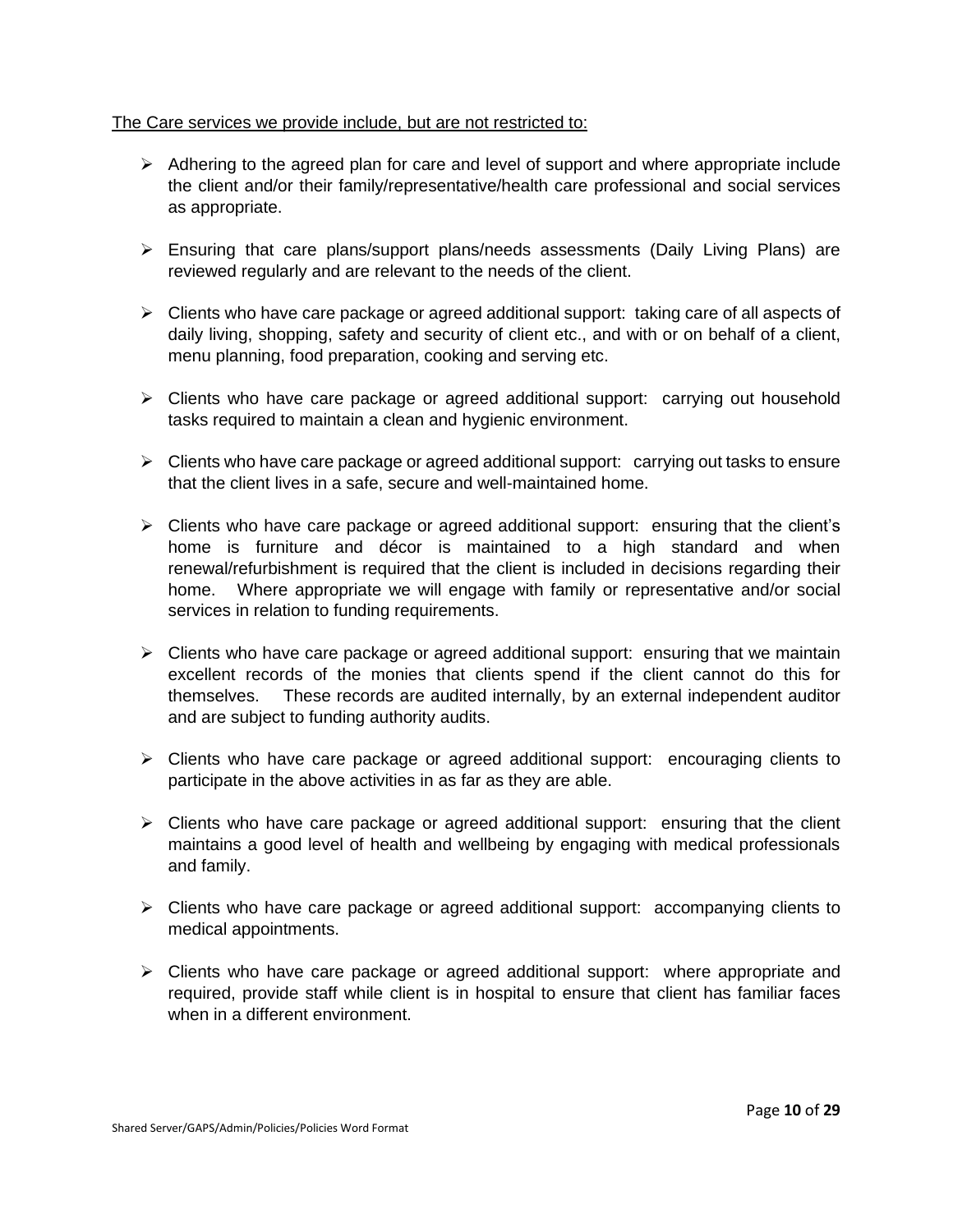- ➢ Clients who have care package or agreed additional support: arranging day trips and holidays as appropriate to the needs of the client and liaise with representatives to facilitate this.
- $\triangleright$  Ensuring that the staffing levels are maintained at safe levels which meet the needs of the clients.
- $\triangleright$  Ensuring that we are vigilant to the changing needs of clients and respond appropriately, involving all stakeholders involved with the client as appropriate.

# **Assistance with Daily Living Categories**

#### **Support Costs:**

All clients will receive some form of support, the level of which may vary depending on personal needs.

In some limited cases, if you are eligible for Housing Benefit access may be granted to funded Support costs through the NIHE Supporting People programme, this will be discussed with you prior to any agreement to become a client.

If you are not eligible for Housing Benefit your support costs will need to be met by you through selffunding. In some cases, the Health Trust may consider those support needs as critical to your care or ability to live independently and be prepared to fund some or all of those. HarmonI will work with you and the Health trust to identify these issues and attempt to find a suitable resolution.

#### **Care Costs:**

Each client will have a specific care and support plan agreed and regularly updated to ensure your needs are met. Due to the nature of personalised Care and Support we must be very specific about what tasks or assistance is support and which is care, so we need to ask very detailed questions as we go through the application process. This is a process of collaboration between you, us, the Trust and the Northern Ireland Housing Executive all of who are simply trying to ensure you get the right support and care.

In respect to meeting your care needs, we will work closely with you, the South East Health and Social Care Trust or your representatives to ensure you receive the care that best meets your personal needs. This will range from peripatetic care support such as domiciliary care to direct full time support. The funding to meet your care needs should come from the Health Trust, but you should note they can only fund care needs that are assessed by their professional teams with limited input from the team at HarmonI.

You may receive other benefits which HarmonI may not be aware of, please be sure to disclose everything you know about these to the senior staff at HarmonI, the Housing Executive and the Trust as required, this will ensure there are no surprises further down the application process.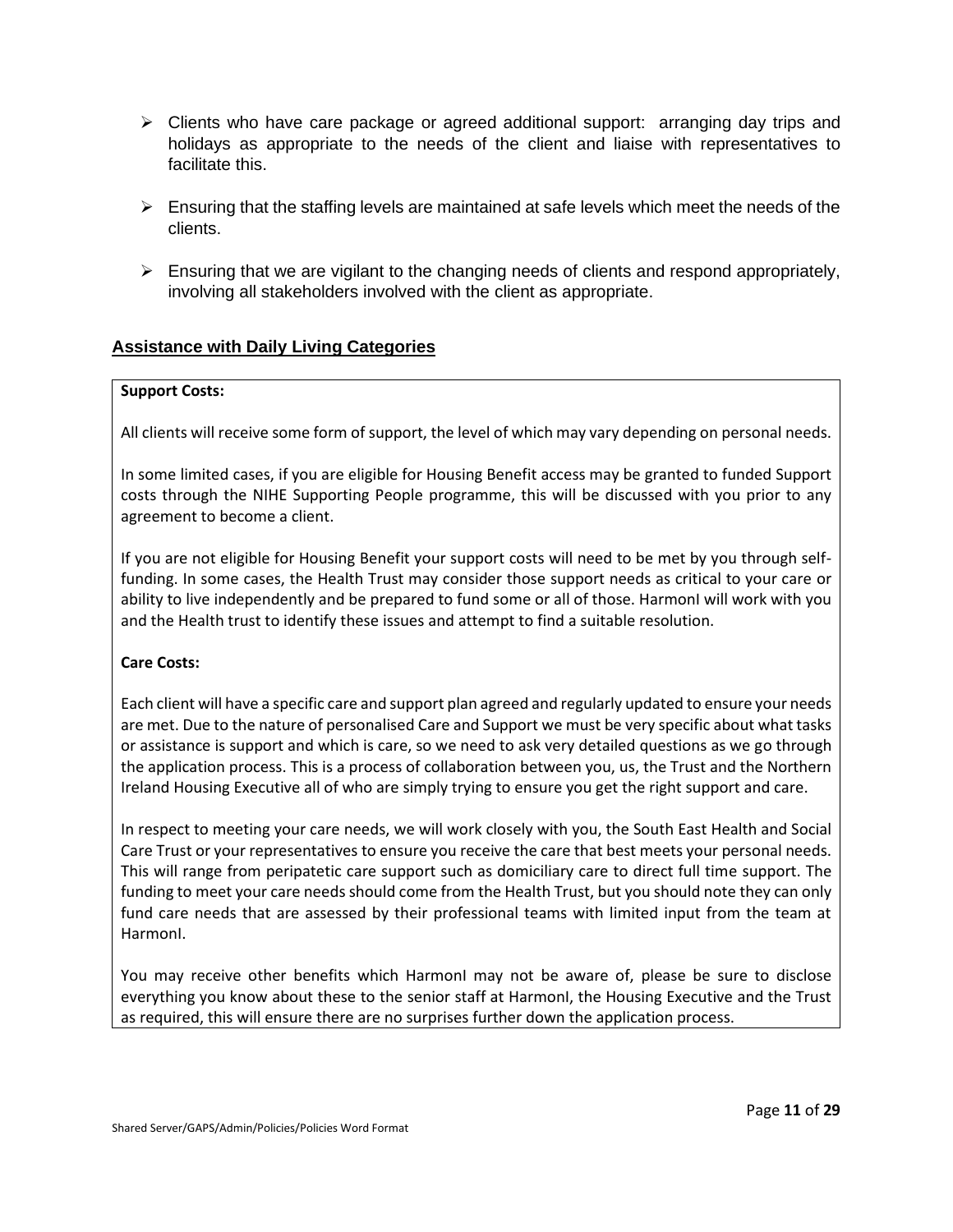*Please note that your eligibility for Category 1 or Category 2 funding is not within the remit of HarmonI to determine. This should be discussed with your Social Worker/Social Care Manager prior to agreeing to take Licence of a property on the Stricklands Bay Care Village Site.*

# Category 1 – South Eastern Trust Funded – See Appendix 4

The level of this funding is determined by the level of needs assessed by the South Eastern Trust

# Category 2 – Northern Ireland Housing Executive Supporting People Grant Funded – See Appendix 5

This funding is dependant on grant funding being available from the NIHE – currently there are no grants available for new clients

#### Category 3 – Self Funding (Not eligible for Category 1 or Category 2 Funding) – See Appendix 6

a) Basic Support: (covered by weekly service charge)

2 x 15 minutes visits by staff, at mutually agreed times. These visits will ensure that the client is safe, well and feels secure in their home.

Maintaining emergency alarm and call systems, and responding to emergency alarm calls

b) Additional Support

Support is provided to the level identified by the client and charged at the current hourly rate.

#### **14) ADMISSION CRITERIA**

Due to the nature of the services we provide, we do not have emergency admissions.

An individual wishing to access the Supported living services of Stricklands Bay Care Village must meet the statutory definition of disability under The Disability Discrimination (Northern Ireland) Order (DDO) 2006:

*"A physical or mental impairment which has a substantial and long-term adverse effect on a person's ability to carry out normal day-to-day activities."*

Further their need for supported living accommodation should be due to a disability which requires purpose built or adapted accommodation in which they can live independently with support, such as would not pose a danger to their own health or the health and safety of others.

1. Referrals are accepted from statutory bodies, agencies, friends and relatives of those wanting to be referred, and self-referrals.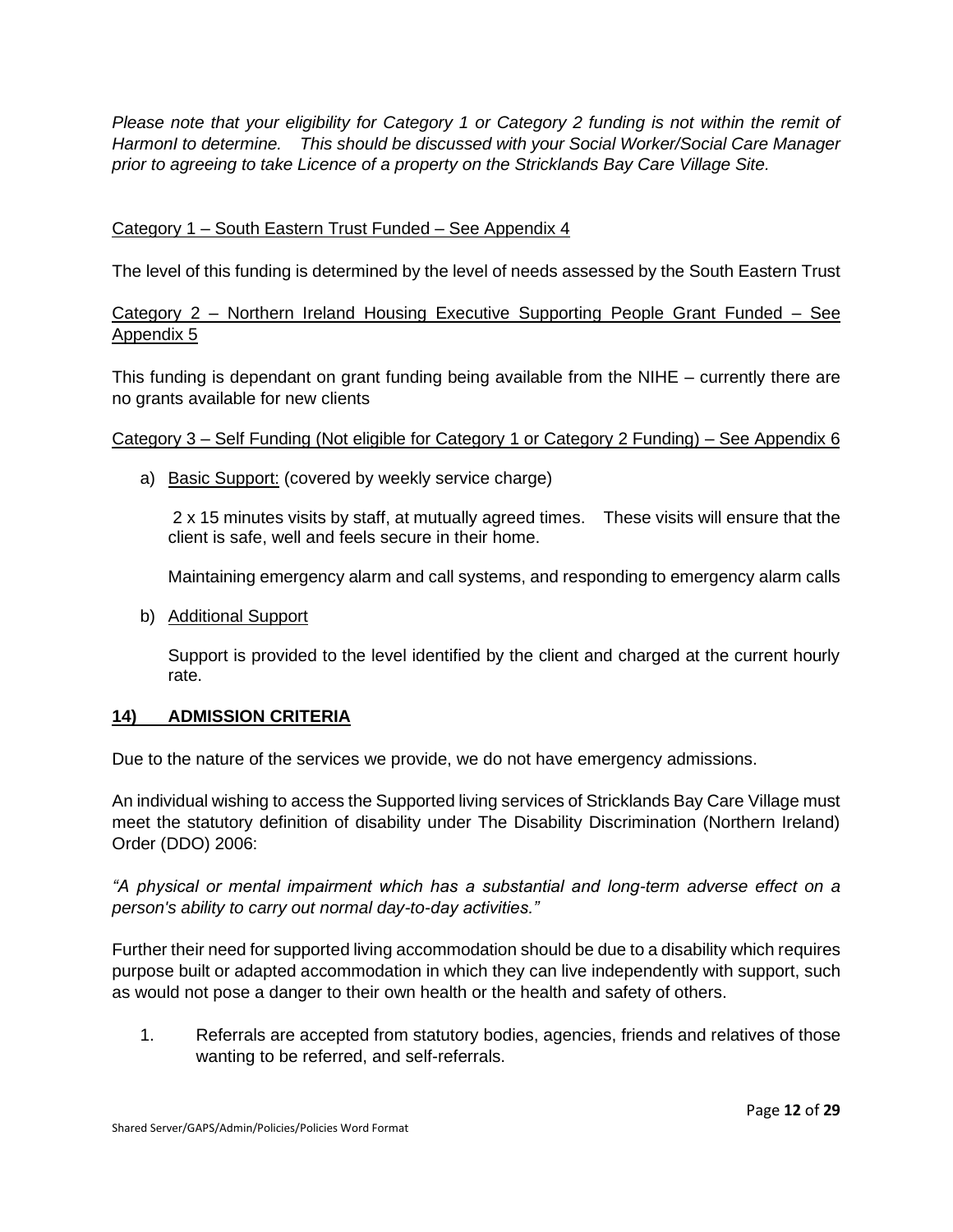- 2. Application forms can be requested by telephone, in writing and by calling in person. Application forms, together with a brochure describing the site, in, "My Needs" Form and a letter explaining the scheme are sent / given to everyone who makes a request.
- 3. Upon receipt of the completed application (and depending on current vacancies) an appointment is arranged for a Home Visit to be made by the Registered Manager, provided we have a suitable vacant property.
- 4. At the Home Visit, the Registered Manager will assess the applicant's needs and abilities. This assessment is recorded on the Home Visit Form and this together with the "My Needs" Information Form determine whether the organisation can meet the needs of the individual safely.
- 5. The findings of this visit will be discussed with the applicant, their family or representative/healthcare professionals or social worker as appropriate to ensure that we have a full understanding of the needs of the prospective client. It is essential that the organisation feels confident that we can safely meet the needs of the prospective client before accommodation is offered. As part of this process the medication management needs of the prospective client will be evaluated.
- 6. We will engage with all stakeholders involved with the prospective client. Updated assessments will be requested from general practitioners, social workers, care managers, physiotherapists and occupational therapists or other medical professionals as appropriate to the anticipated needs of the prospective client.
- 7. The prospective client and/or their representatives are given the opportunity to visit the service and meet with staff and other clients before accepting an offer to live on our site.
- 8. The prospective client and/or their representatives are advised that we feel we can meet their needs and are advised of service charges and support charges which may be applicable to them.
- 9. Prospective clients be required to sign an undertaking that any specific building alterations or other individual requirements which are needed to meet their needs will be paid for by the prospective client or their funding authority.
- 10. All prospective clients will be advised that they are responsible for supplying and maintaining all white goods, furniture etc. This will include any further re-decoration of the property they live in.
- 11. All prospective clients will be advised that all work carried out within the property they are living in must be approved by HARMONI and any external contractors must be registered with HARMONI.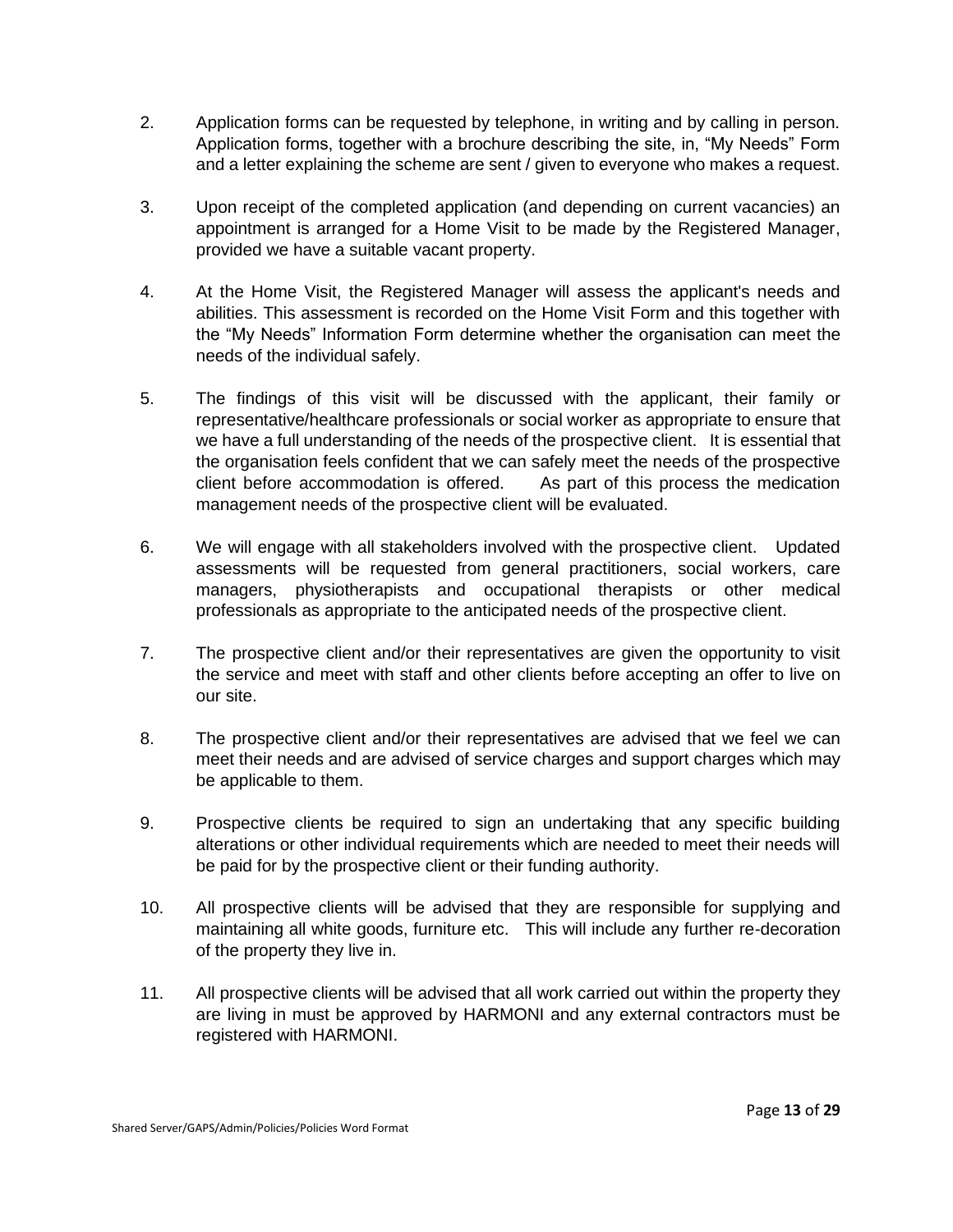- 12. All applicants are placed on a waiting list and contacted annually to assess any changes in their circumstances and to confirm their wish to remain on the waiting list.
- 13. HARMONI reserves the right to suspend the processing of new applications for Strickland's Bay housing lest the waiting list becomes unmanageable.

# **Co-Residents**

Prospective clients can be referred through social services or self-referred. Potential clients must have chosen to live at Strickland's Bay and agree to living at Strickland's Bay on a coresident basis.

The procedure followed for prospective clients is as detail above in steps  $1 - 13$ .

In the case of a proposed co-residency, HARMONI or an appointed Trust representative will seek to identify a suitable co-client (or their representative) to approach and gain agreement for the introduction process to begin.

In such a case the Trust specialist and or medical professional team would normally carry out a compatibility test.

HARMONI would facilitate meetings between the proposed co-clients to ensure that a co-tenancy is compatible between the clients and that the needs of both individuals involved in a co-tenancy can be safely met. These meetings will be arranged over a period time and number of meetings arranged will vary according to individual needs.

The finding of the compatibility test and the outcome of the meeting(s) between the prospective co-residents will be recorded and discussed with all stakeholders to ensure that all the needs of the co-residency can be met safely.

Co-residents would mutually agree furnishings/goods and decoration of the communal areas, their own private room will be decorated as determined by the individual.

Co-residents will require to agree to joint purchasing of everyday items and essential foodstuffs, any personal preferences would be purchased by the individual resident.

In all instances the new client will be consulted by a Team Leader/Registered Manager of HARMONI within two days of taking up residency that the client is happy to continue living within Stricklands Care Village.

HARMONI will consult with the client, at least annually that they are happy to continue living within Stricklands Care Village.

The outcome of these consultations will be shared with family and the funding authority (provided that the client gives permission for us to do so).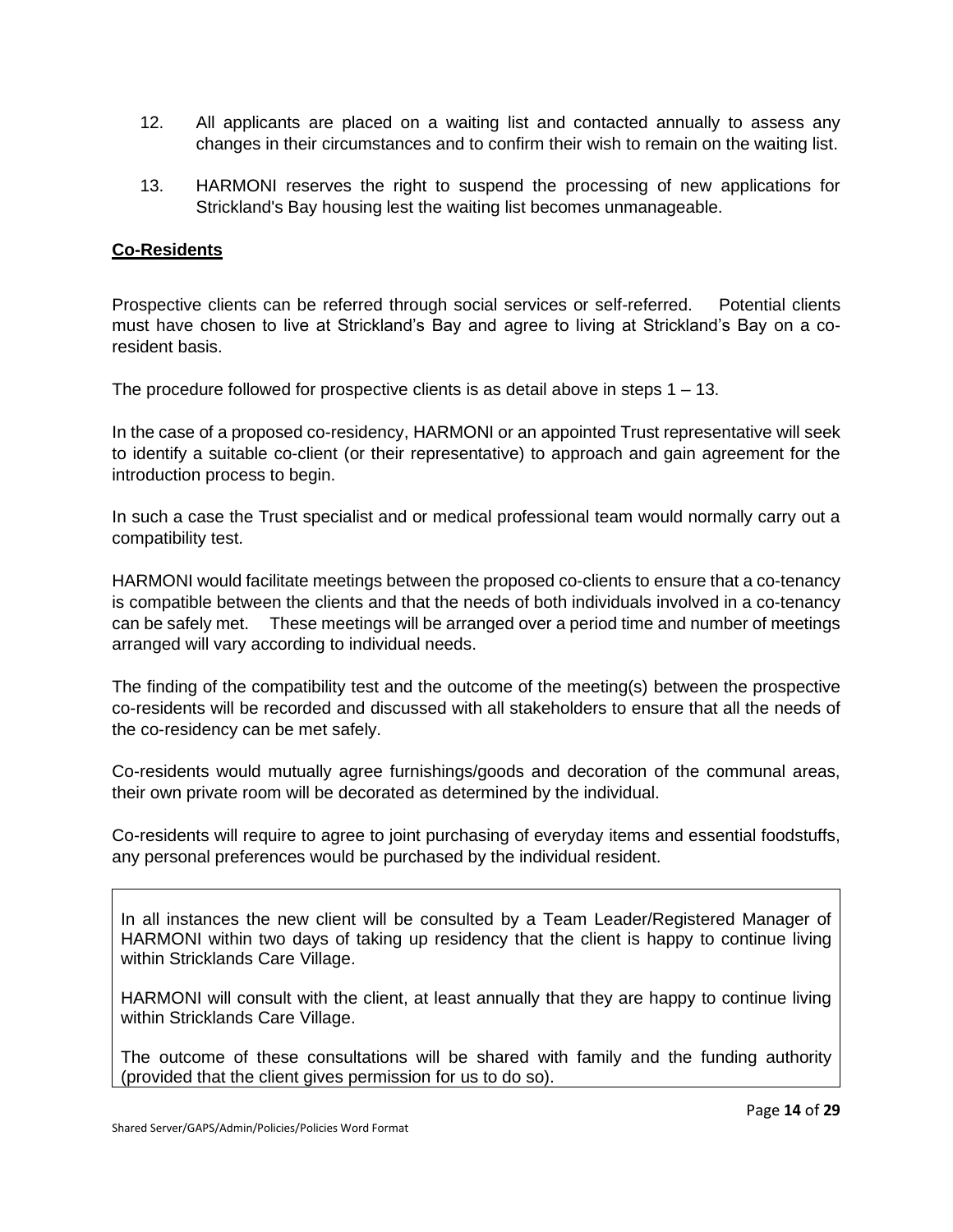It is expected that the funding authority will follow their own internal procedures for ensuring that the client is happy to continue to live within Stricklands Care Village.

Family/friends/external stakeholders are encouraged to give us feedback regarding how the client feels about living on Stricklands Care Village.

#### **15) ARRANGEMENTS FOR CLIENTS TO ENGAGE IN SOCIAL ACTIVITIES, HOBBIES AND LEISURE INTERESTS**

All of our clients are treated as individuals and if we do not provide something they are interested in, we will endeavour to facilitate requests made. If we cannot facilitate a request for an activity we will advise the individual and explain why.

All of our clients choose what and how many activities they participate in.

We have a full time Activities Co-ordinator who provides all clients to engage in a variety of activities in our Activity Centre on a group or individual basis, dependant on the needs of the client.

Examples: Photography

Art **Craft Bingo** "No cooker" dessert making Flower arranging Knitting **Quoits** Table Games Carpet bowls Producing Monthly Newsletter Weekly weather forecasts "Afternoon Tea" Tea and a chat Celebration events (special birthdays/Valentine's Day/Easter etc) Visiting Zoo Musical instruments Aromatherapy "Lenny" the Barber – with music from all eras Duffy the Pets as Therapy doggy visits

For those clients who are housebound or do not wish to take part in group activities, the Activities Co-ordinator also provides the opportunity of participating in interests of their choice in their own home.

The Activities Co-ordinator also provides advice and guidance to staff working directly with the clients on leisure activities that they can encourage clients to take part in. These may be an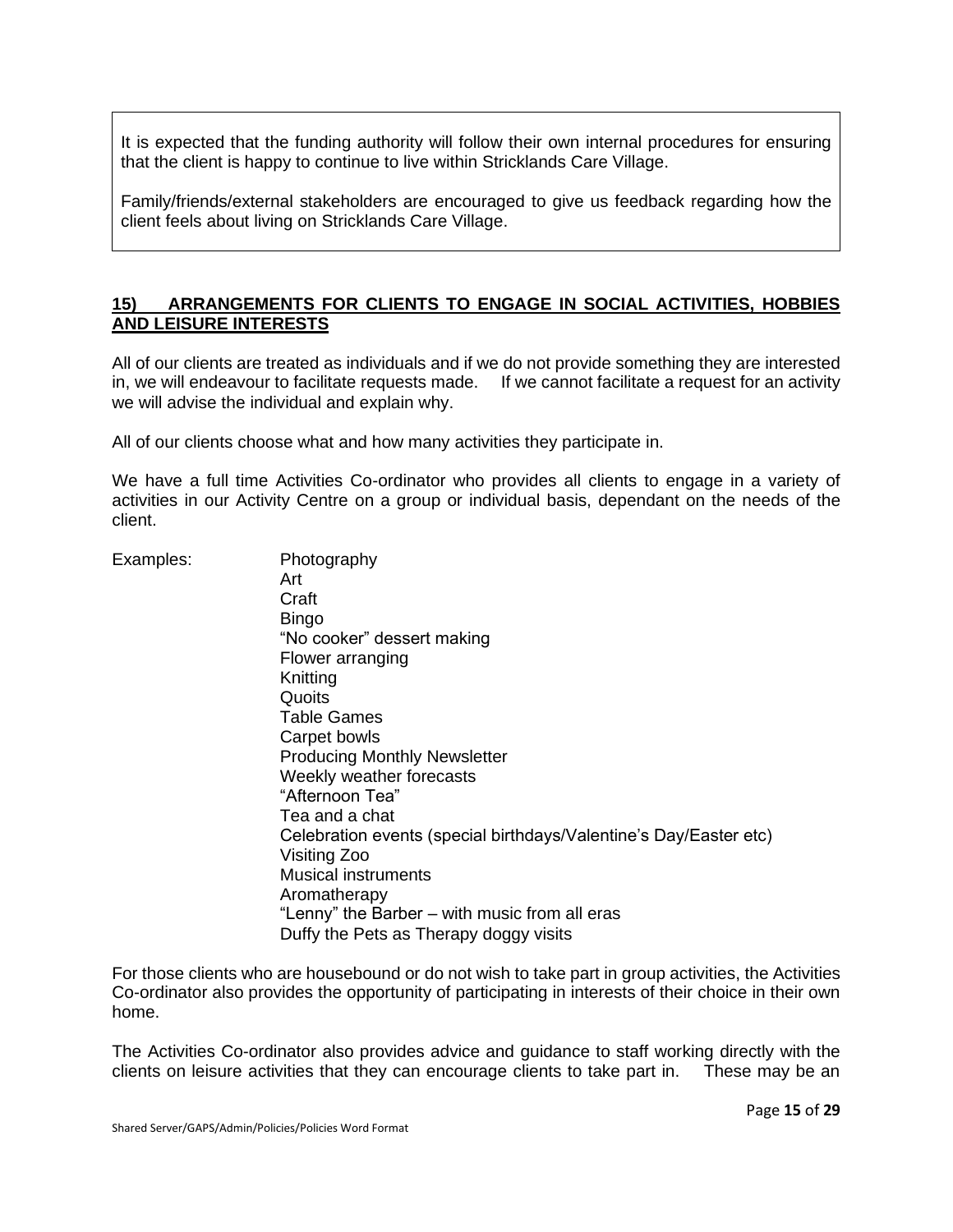extension of the "classes" clients attend in the Activity Centre or information on community activities away from the Stricklands Care Village site.

Staff will also encourage, where appropriate, a client to talk about their memories, their family/friends, and memorable events. Where we have pictures, staff will encourage the client to tell them about the picture, sometimes it is a special ornament or gift the client has.

# **IMPACT OF COVID 19 PANDEMIC**

We would under normal circumstances encourage as far as possible all our tenants to access the community as much as possible. Due to the Covid 19 Restrictions we are unable to engage tenants in group activities as outlined below. It is our hope that tenants will be able to access group activities when it is safe to do so.

During the Covid 19 pandemic additional staff were on duty to carry out shopping for foodstuffs and essential supplies. This was to protect tenants from unnecessary exposure to potential Covid 19 infection.

Those tenants who wished to do so could maintain their outside activities and we provided Infection Control advise in addition to Personal Protection Equipment.

Examples: Black Moon Disco Pantomimes **Concerts** Trade Outlet shopping Upcoming events / clubs which may be of interest to an individual/group

Staff encourage clients to go to:

Birdland (Disco) Gateway Club Cinema **Theatre** Meals out **Beautician** Holidays (more than 3 days) Short Breaks (less than 3 days) Trips out visiting local attractions/sight seeing

Staff arrange: Chippy Nights Pizza Nights Cinema Nights Birthday Celebrations Shopping for presents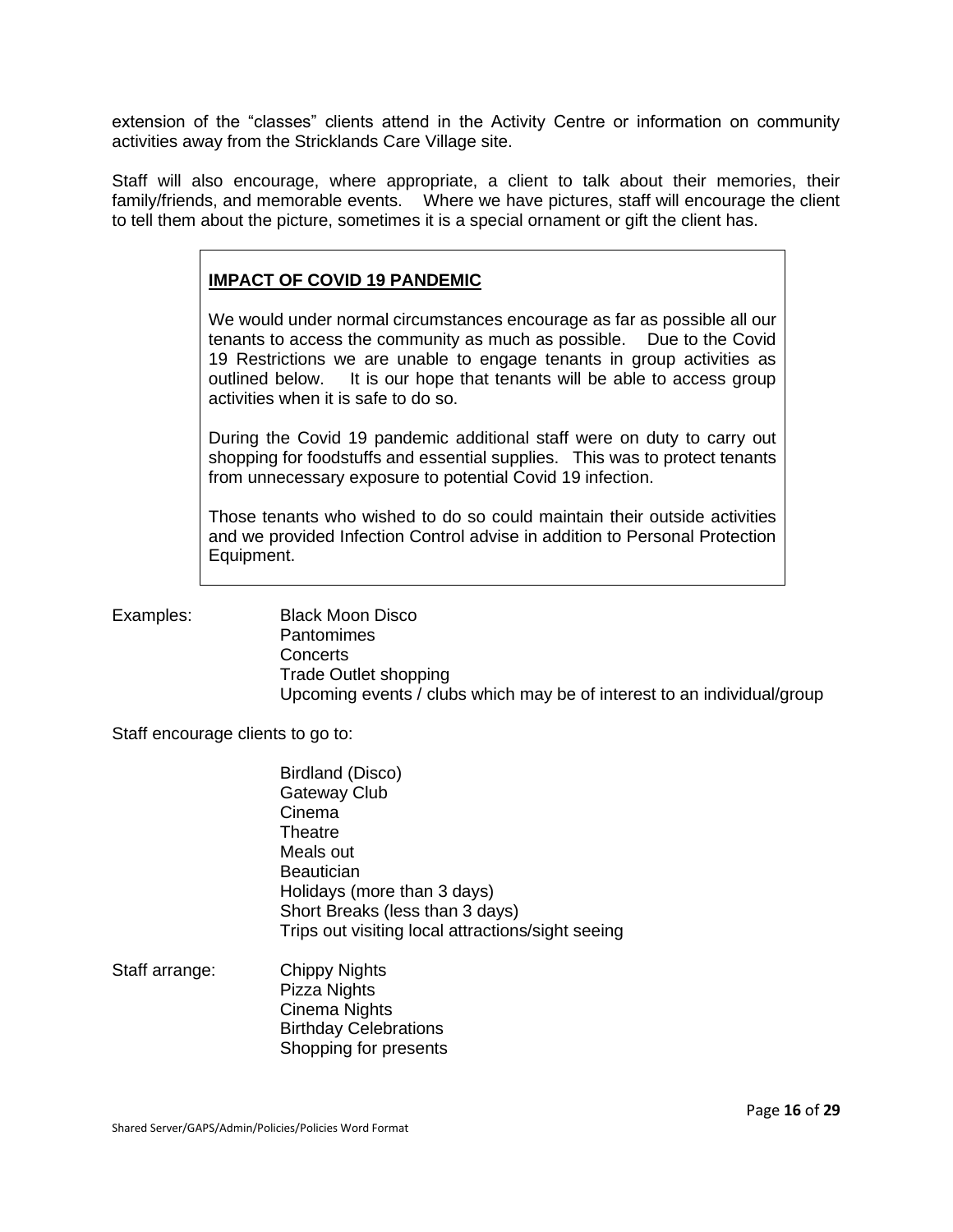We encourage our clients to shop for their own food, clothes as well as buying cards and presents for the family/friends etc they want to do this for. Where required our staff will facilitate and accompany the client. Where the client is unable to shop for themselves, staff will ensure that clients are given the means to choose what they would like to buy, i.e., pictures. Staff will ensure that the client has the opportunity to send cards/presents at the correct time.

In addition to this a number of our clients also attend day activity centres and staff will ensure that the client is encouraged to attend regularly. Staff will ensure that the client has everything necessary available to facilitate leaving site, ie., transport, appropriate clothing, medication etc.

# **16) ARRANGEMENTS IN PLACE FOR CONSULTATION WITH CLIENTS ABOUT THE OPERATION OF STRICKLANDS CARE VILLAGE**

Listening and responding to client's views is essential in enabling HARMONI to meet the individual needs of each client and to identify areas where clients (and/or their family/friends/external stakeholders, where appropriate) feel improvement or change is required.

Staff who work regularly with the clients are able to encourage clients to communicate if they are unhappy about some aspect of the service we provide. Staff would encourage the client to make the Registered Manager aware of the issue. Alternatively, staff will ask the client if they wish them (the staff member) to bring the issue to the attention of the Registered Manager.

# **IMPACT OF COVID 19 PANDEMIC**

Under normal circumstances we would facilitate group Client Meetings on a three-monthly basis. Due to Covid 19 restrictions, we now have in place, weekly unit meetings between the tenants in that unit and the Keyworker. The Keyworker will record in the Unit Meeting Book what was discussed, and a copy will be provided to the Care Manager to take any appropriate actions required.

On a monthly basis the Keyworker has a Keyworker meeting with the tenant, where issues personal to that tenant is discussed. The Keyworker will record what was discussed and a copy provided to the Care Manager to take appropriate action.

We hope to return to group tenant meetings when it is safe to do so as this is an important aspect of the lives of the tenants who live here.

Clients are encouraged to attend the Client Meetings held at least three monthly, prior to these meetings, clients are encouraged to add their own Agenda Items for discussion. Many of our clients prefer to bring issues which they feel are important in the "Any Other Business" part of the client meeting.

Minutes are made of these meetings and circulated to all clients on our site in a format most suited to their needs. At the following meeting we check that the clients were satisfied that the minutes were accurate and summarise the actions taken or to be taken in relation to the issues raised.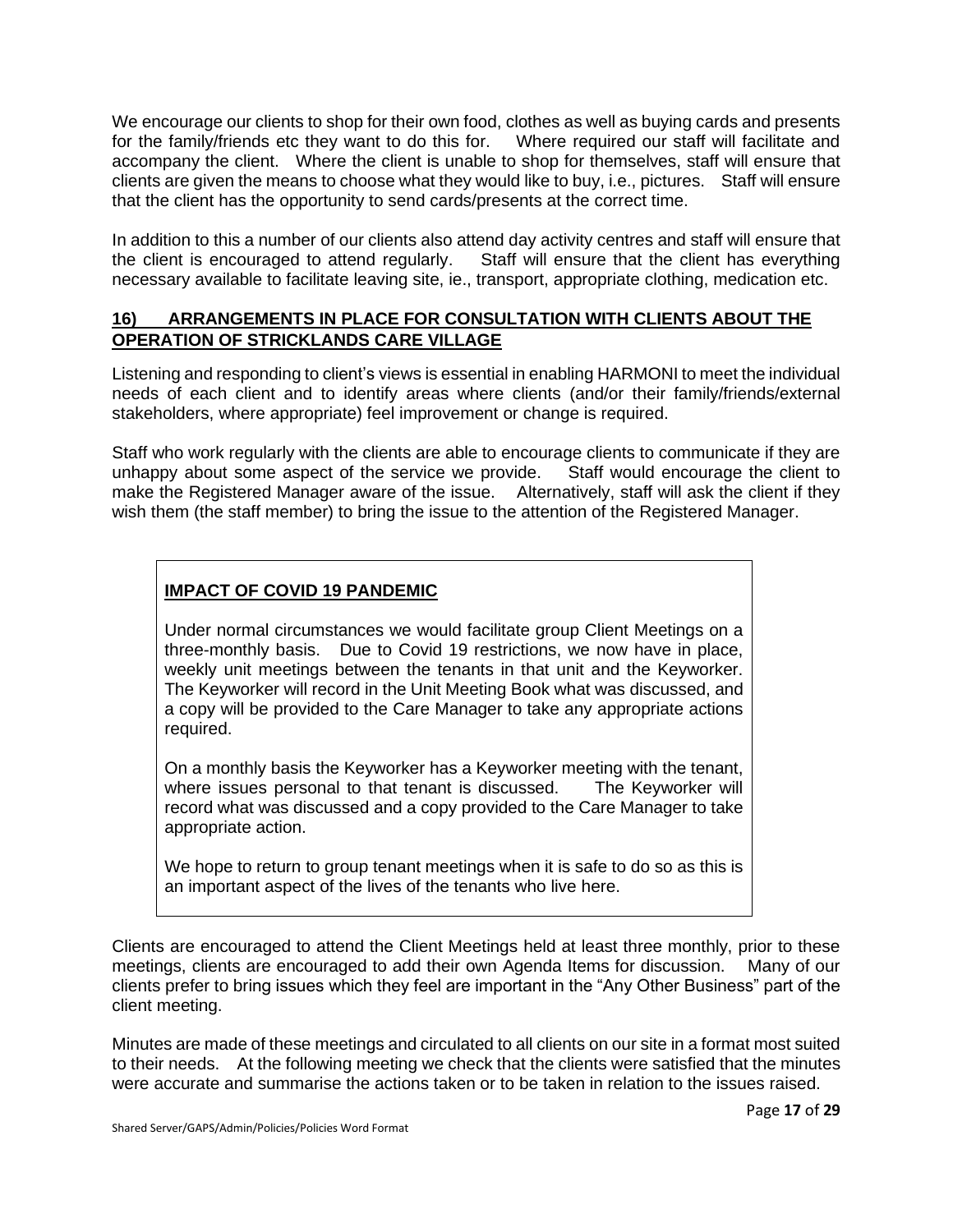Family and friends along with external stakeholders involved in the client's lives will also bring to our attention any issue which they feel requires attention.

Clients are advised at the Client Meetings when we introduce or update a policy or procedure and where appropriate are provided with a copy of the changed policy/procedure in a format best suited to them ie., Safeguarding.

Safeguarding is always an Agenda Item and clients are encouraged to let us know about any issue they feel is of concern to them which might affect others., i.e., road safety, bogus callers.

Clients are encouraged to call in to talk to the Registered Manager or any other member of staff regarding any issue which is of concern to them.

Clients are treated with dignity and respect and made aware that if anything is of concern to them, that we will listen and respond appropriately.

On an annual basis, clients are sent a Satisfaction Survey. A similar survey is sent to the client's family or representative and their local funding authority representative. Staff are also involved in this survey and are requested to provide feedback. All responses are anonymous.

The findings of the responses to the survey are summarised on a graph and copies sent to the client/next of kin or legal representative/local funding authority representative. The findings are an Agenda Item for the next Client Meeting.

The findings are discussed at the Senior Management Meeting to determine what if any actions are required and how these will be addressed.

Feedback is provided to the clients at the Client Meeting and will be an Agenda Item until all issues/suggested areas for improvement have been addressed appropriately.

# **17) MEETING SPIRITUAL NEEDS**

# **IMPACT OF COVID 19**

At present tenants are encouraged to use Social Media to maintain their Christian ethos, many access their own church services through ZOOM and maintain contact with their faith groups and ministers in this way.

Tenants will access their places of worship and meet with their faith groups and ministers when Covid Guidelines advise that it is safe to do so.

HARMONI operates within the Christian ethos; however, clients of all denominations and faiths are facilitated at Strickland's Bay. Clients have the choice to attend their place of worship and are supported to make travel arrangements to and from this place. Faith groups visit Strickland's Bay on a regular basis and clients can choose to attend.

Ministers of all denominations are encouraged to visit clients in their own home.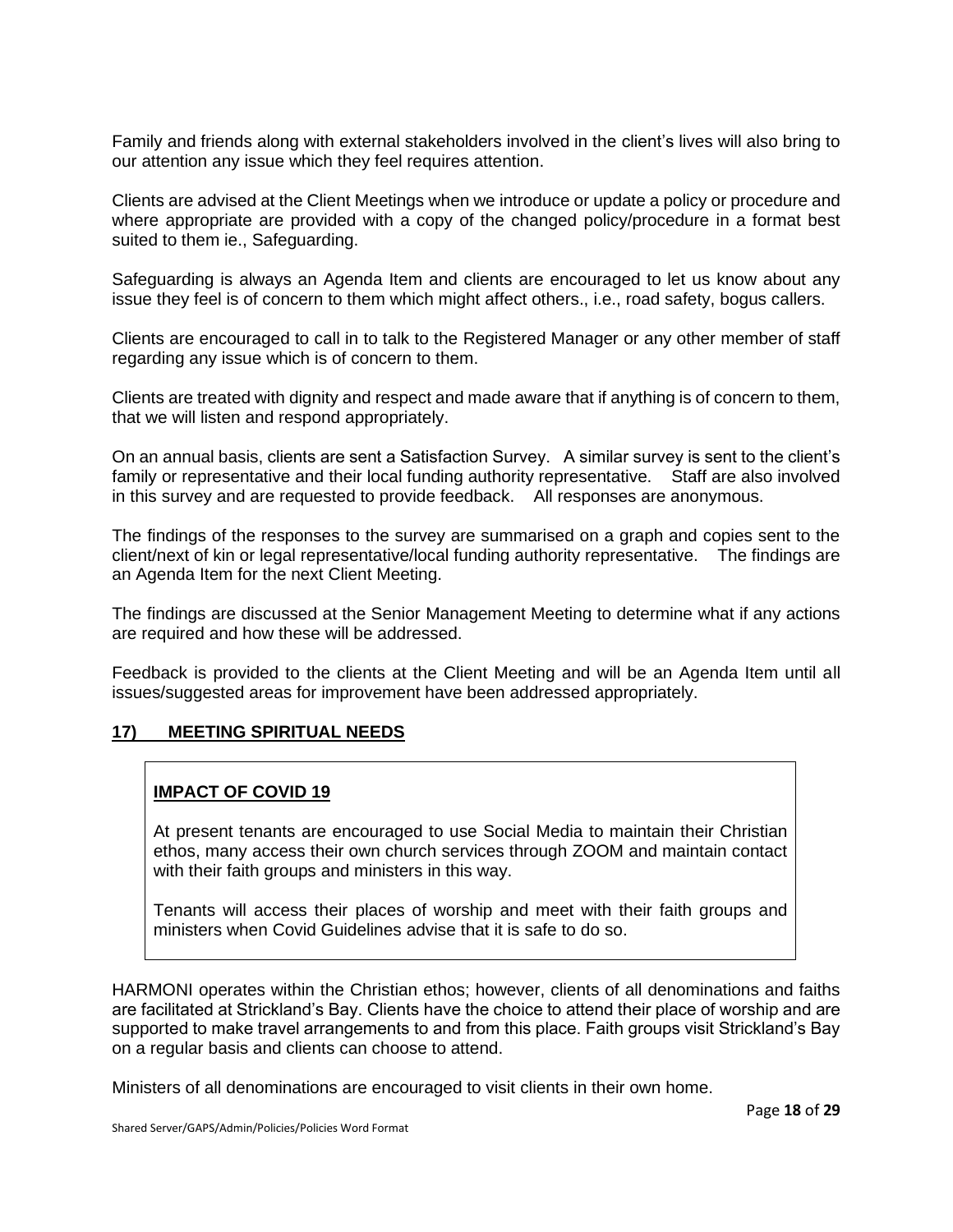In the communal areas of the Strickland's Bay Care Village, Church calendar events e.g. Easter, Harvest and Christmas are marked with a spiritual based meeting and families and friends are invited.

# **18) ARRANGEMENTS IN PLACE TO MEET HEALTH AND SAFETY REGULATIONS**

HARMONI recognises its duties under current health and safety legislation and will endeavour to meet the requirements of this legislation and maintain a safe and healthy working environment.

# **IMPACT OF COVID 19**

Due to the contagious nature of Covid 19 additional Infection Control Protocols are in place in addition to the wearing of Personal Protection Equipment by all staff when closer than two metres to a tenant.

We have reduced the footfall within each unit by changing staff shift times and ensuring that as few staff as possible enter any tenant's home.

Tenants who live in shared accommodation are not permitted to have visitors in the accommodation until such time as guidelines advise that this is permissible.

HARMONI's Managers are informed of their responsibilities to ensure they take all reasonable precautions, to ensure the safety, health and welfare of those that are likely to be affected by the operation of our business.

HARMONI recognises its duty to make regular assessment of the hazards and risks which may occur during our business.

We also recognise our duty, so far as is reasonably practicable:

- to meet our legal obligations to maintain safe and healthy working conditions;
- to provide adequate control of the health and safety risks so identified;
- to consult with our employees on matters affecting their safety;
- to provide and maintain safe plant and equipment;
- to ensure the safe handling and use of substances;
- to provide information, instruction, training where necessary for our workforce, taking account of any who do not have English as a first language;
- to ensure that all workers are competent to do their work, and to give them appropriate training;
- to prevent accidents and cases of work-related ill health;
- to actively manage health and safety at work;
- to have access to competent advice;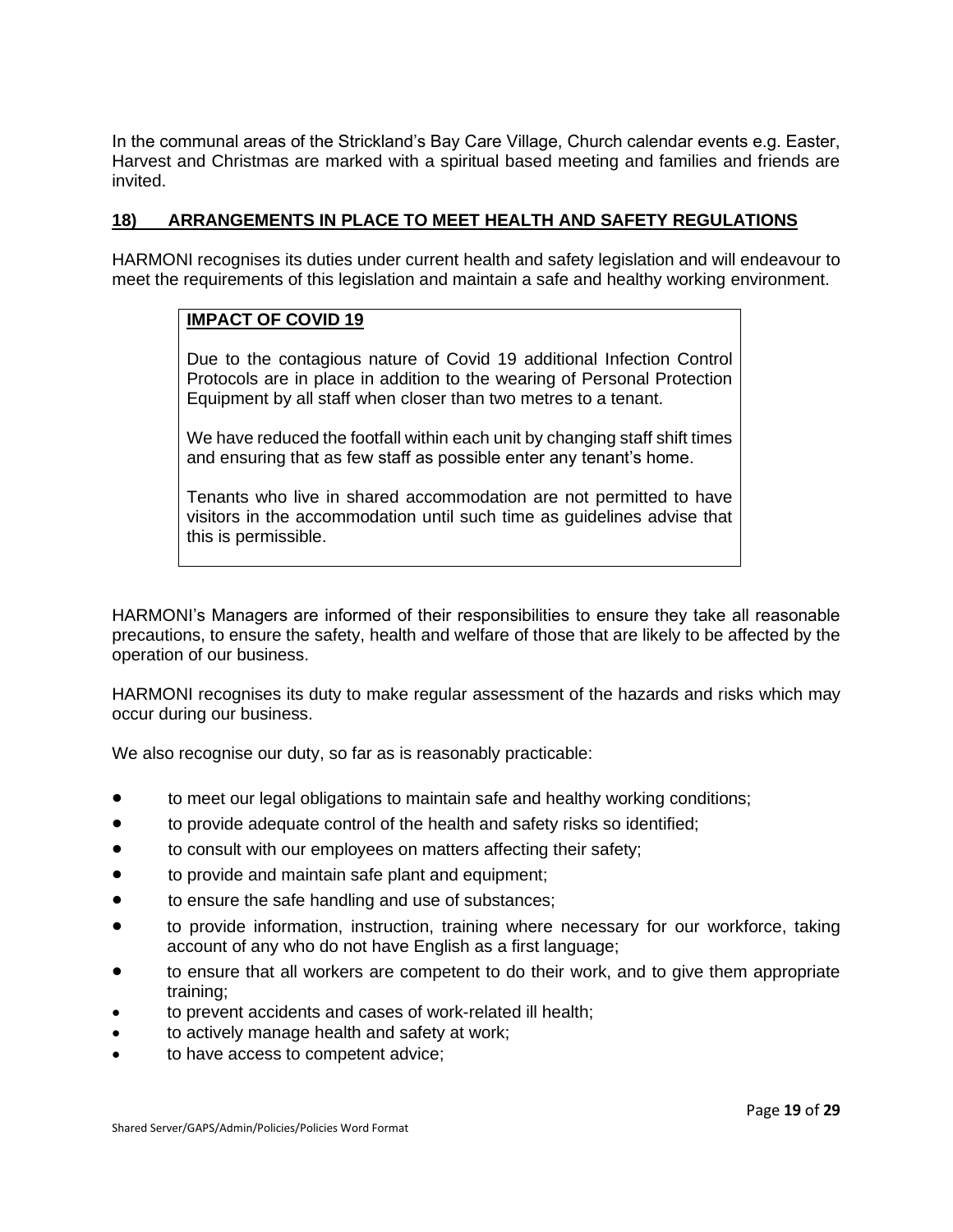- to seek continuous improvement in our health and safety performance and management through regular (at least three yearly) review of our Health and Safety Policy and
- to provide the resource required to make this policy and our Health and Safety arrangements effective.

To help achieve our objectives and ensure our staff recognise their duties under health and safety legislation whilst at work, we will also inform them of their duty to take reasonable care for themselves and for others who might be affected by their activities. All staff are required to have read and understood our Health and Safety Policy along with all associated policies. In addition, staff attend formal training/mentoring and coaching throughout their employment in this aspect of their role.

# **19) INFECTION CONTROL**

Our Infection Control Policy is reviewed on a three-yearly cycle, however if there are changes to legislation or regulatory requirements within that three-year period, the Infection Control Policy will be reviewed immediately.

HarmonI is fully committed adhering to legislative requirements regulatory guidance in relation to Infection Control and all staff receive training on this specific subject on a two-yearly basis.

#### **20) COVID 19**

This virus has had far reaching consequences for every individual, we are committed to ensuring that staff have access to the proper and good supply of Personal Protection Equipment to protect themselves and those we care for and support.

We have a risk assessment in place specifically for Covid 19.

HarmonI is fully committed to adhering to the legislative requirements, regulatory guidelines and guidelines issued in relation to preventing the spread of this virus. The guidance changes, sometimes at short notice, we ensure that all staff and tenants are informed of changes which impact on them as and when they occur.

# **21) ARRANGEMENTS FOR DEALING WITH COMPLAINTS**

A complaint is any expression of dissatisfaction that requires a response.

We have a written Complaints Policy and if at any time, the client is unhappy about any aspect of the service, they encouraged make a complaint by following the Complaints Policy.

A copy of the Complaints Policy, in a format suitable to the individual client, is kept in the Client's Folder which can be found in their home. The Client has full access to their folder and it is kept in a place of their choice within their home.

A complaint can be made in person, in writing, by telephone or email. Every effort will be made to assist people in making their complaint. All staff are encouraged to listen to the concerns/complaints raised with them and bring these to the attention of their line manager or the Registered Manager.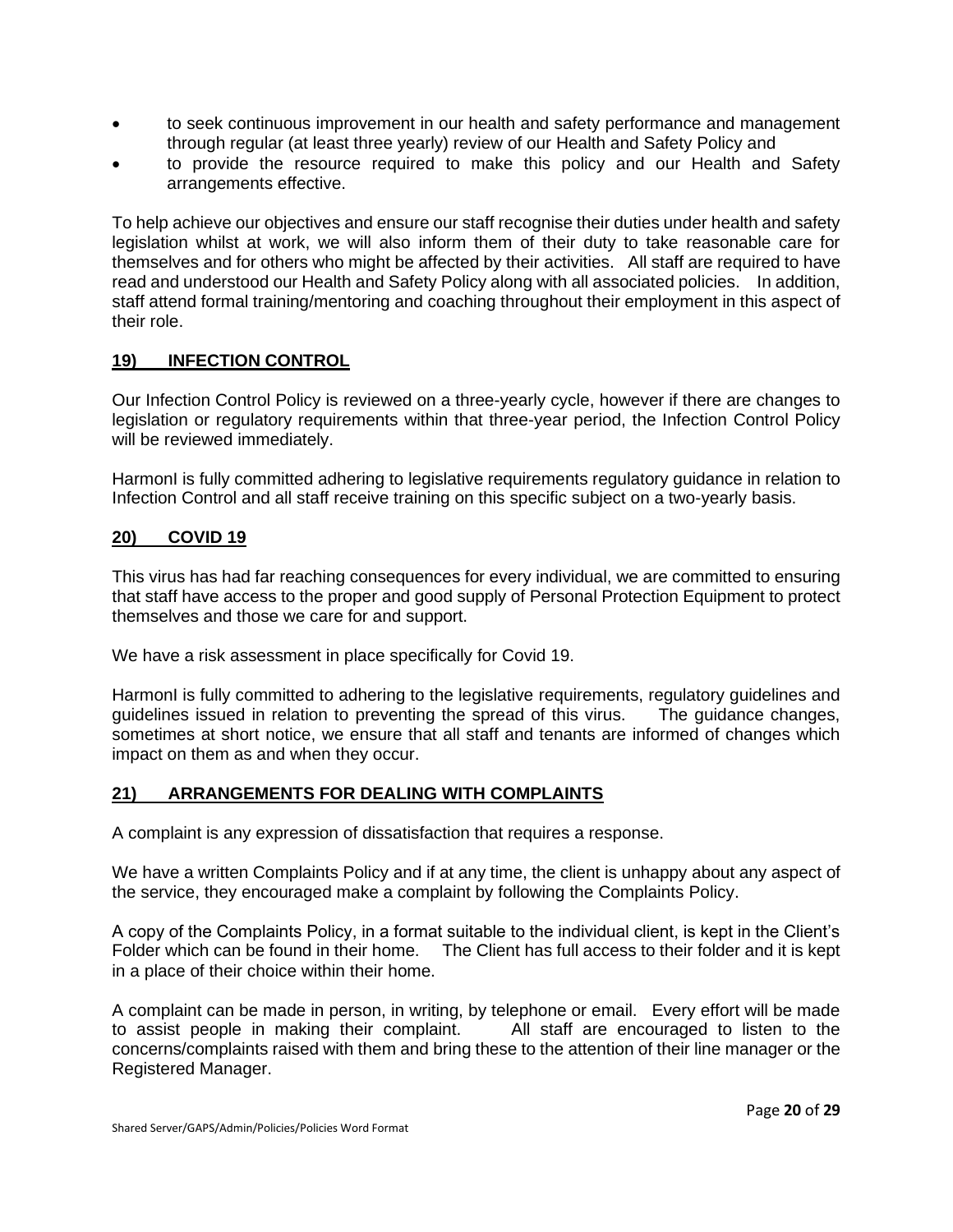Clients and their families/friends are also made aware of outside organisations they may choose to complain to. These include the Trust that has commissioned their care:

Regulation and Quality Improvement Authority 9<sup>th</sup> Floor Riverside Tower Lanyon Place Belfast BT1 3BT

Northern Ireland Housing Executive – Supporting People The Housing Centre 2 Adelaide Street Belfast BT2 8PB

South Eastern Trust Bayview 11-13 Ballyholme Road, Bangor, BT20 5JN

If the client remains dissatisfied, they can make a further complaint to the:

NI Commissioner for Complaints (the Ombudsman). Progressive House 33 Wellington Place Belfast BT1 6HN

Clients are also made aware of advocacy services, who may act on their behalf. These include:

Age NI 3 Lower Crescent Belfast BT7 1NR

Disability Action and Bryson Charitable Group. Bryson House 28 Bedford Street Belfast BT2 7FE

Where a complaint relates to a criminal offence the relevant organisation is:

Police Service Northern Ireland Emergency – 999 Non-Emergency – 101 General Enquires - 101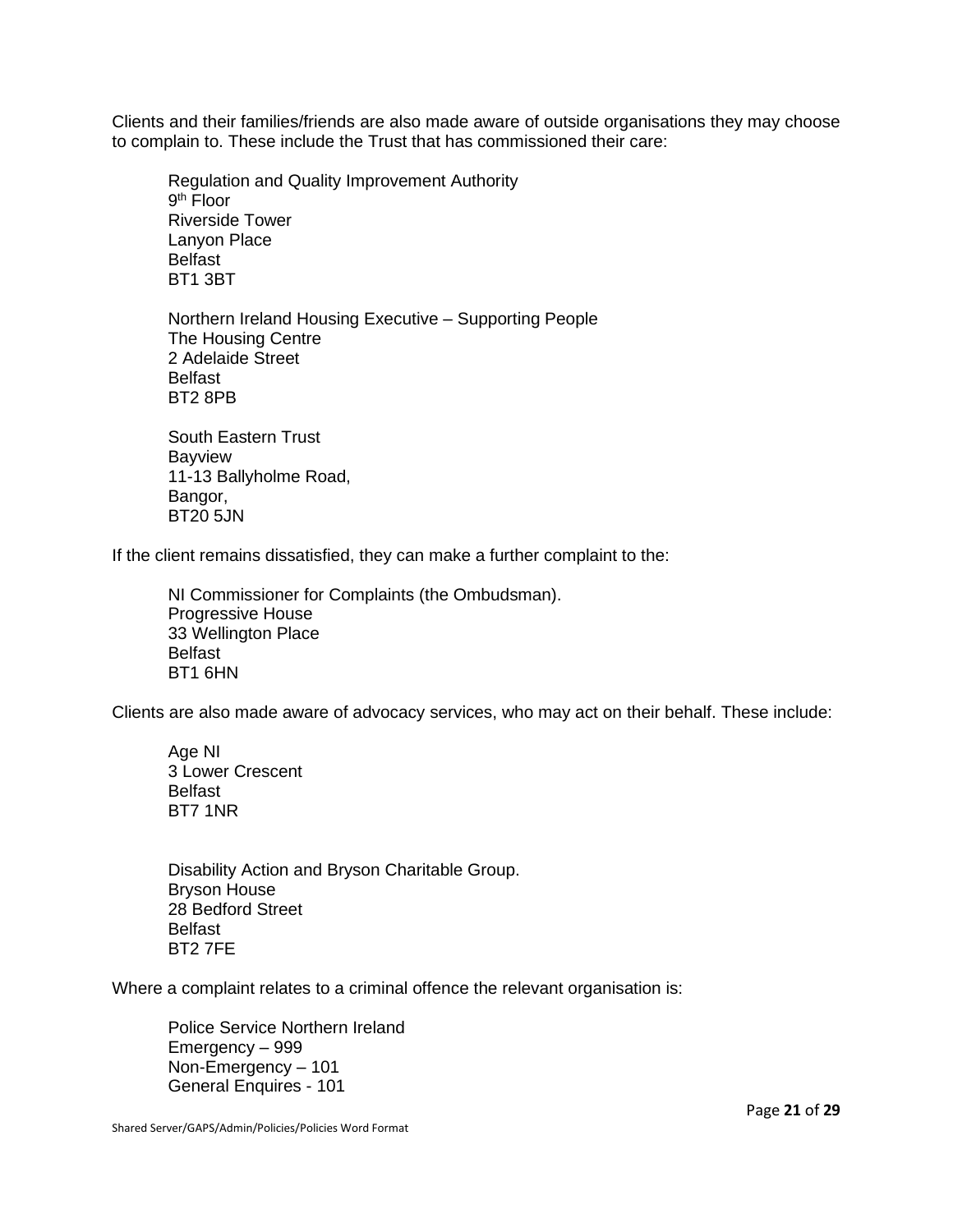Clients and staff are made aware of the complaints procedures and how to use this procedure. This subject is also a permanent Agenda Item at the Client Meetings.

In the first instance complaints should be addressed to the Registered Manager, who has the responsibility for ensuring individual complaints are handled correctly and appropriately in a timely manner.

If the complainant is not happy with the investigation/outcome, they can then complain to the Chief Executive.

Sam Humphries HarmonI 39 Downshire Road Bangor BT20 3RD

When a complaint is received in writing, it should be;

- o Be recorded in the complaints folder
- o Acknowledged in writing within 3 working days
- o Investigated thoroughly
- o Recorded in detail
- o Response sent to complainant within 20 working days
- $\circ$  If a complainant raises potentially serious/legal matters it will be;
	- Referred to the CEO for consideration and
	- Advice should be sought from a legal advisor to HARMONI
	- Advised to the funding authority

#### **22) SAFEGUARDING**

Our Safeguarding Policy is reviewed on a three-yearly cycle, however if there are changes to legislation within that three-year period, the Safeguarding Policy will be reviewed immediately.

HarmonI is fully committed to delivering on "Safeguarding Vulnerable Adults, the Regional Adult Safeguarding and Protection Policy and Procedural Guidance (DHSS&PS 2006)".

Where a complaint relates to a criminal offence the complaint will be notified to the local Safeguarding Team and the Police Service Northern Ireland. HARMONI do not have the authority to investigate or address issues relating to a criminal offence until such time as both the local Safeguarding Team and the Police Service Northern Ireland have concluded their investigations. It should be noted that no member of our staff will be permitted to discuss the issue.

If issues are too complex to complete within 20 days or the issue has been referred to the local Safeguarding Team and Police Service Northern Ireland the complainant will be informed in writing.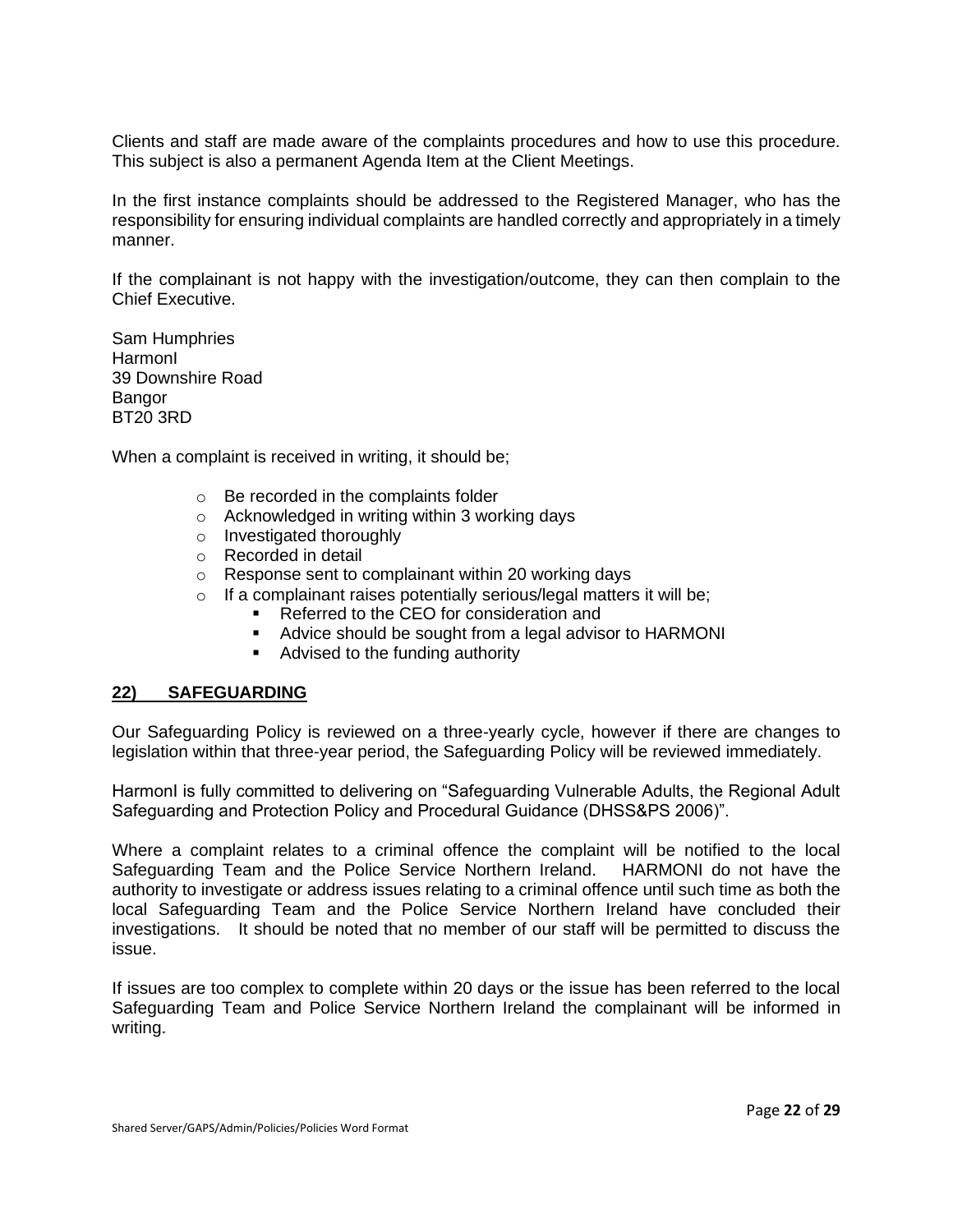Following investigation, a meeting to explain the detailed findings may be arranged with the complainant, who should be advised that they may bring a friend, relative, or representative with them to the meeting.

All written complaints will be responded to in writing when all investigations have been completed.

# **23) ARRANGEMENTS IN PLACE FOR SOCIAL CONTACT WITH RELATIVES/FRIENDS/REPRESENTATIVES/LOCAL COMMUNITY**

We encourage family and friends to visit the client in their own home and to visit their family and friends in their homes. Where required and appropriate, staff will accompany the client on visits to family and friends.

Representatives and advisors, medical professionals and social services can visit the client in their own home or if this is not appropriate a meeting room on site. Staff will accompany the client to medical appointments where required and appropriate.

All clients are offered a range of social activities which take place in the wider community and chose which activities they wish to attend. E.g.,

> Gateway Club **Birdland** Local College Dancing Cinema **Shows**

# **24) ARRANGEMENTS IN PLACE FOR CLIENT REVIEWS**

We feel that it important that we understand as fully as possible the needs of the clients on our site and that we work to improving or maintaining as much independence as is possible for each individual client.

It is also important that the clients living within Stricklands Care Village know and understand the level of care and support our staff can provide to them and how this will be delivered.

We have Daily Living Plans which incorporate both Care and Support needs as appropriate to the individual client.

Where a risk has been identified, this will be assessed, and a Risk Management Strategy will be put in place.

To ensure that we understand as fully as possible the needs of everyone the following actions are taken:

# **Internally**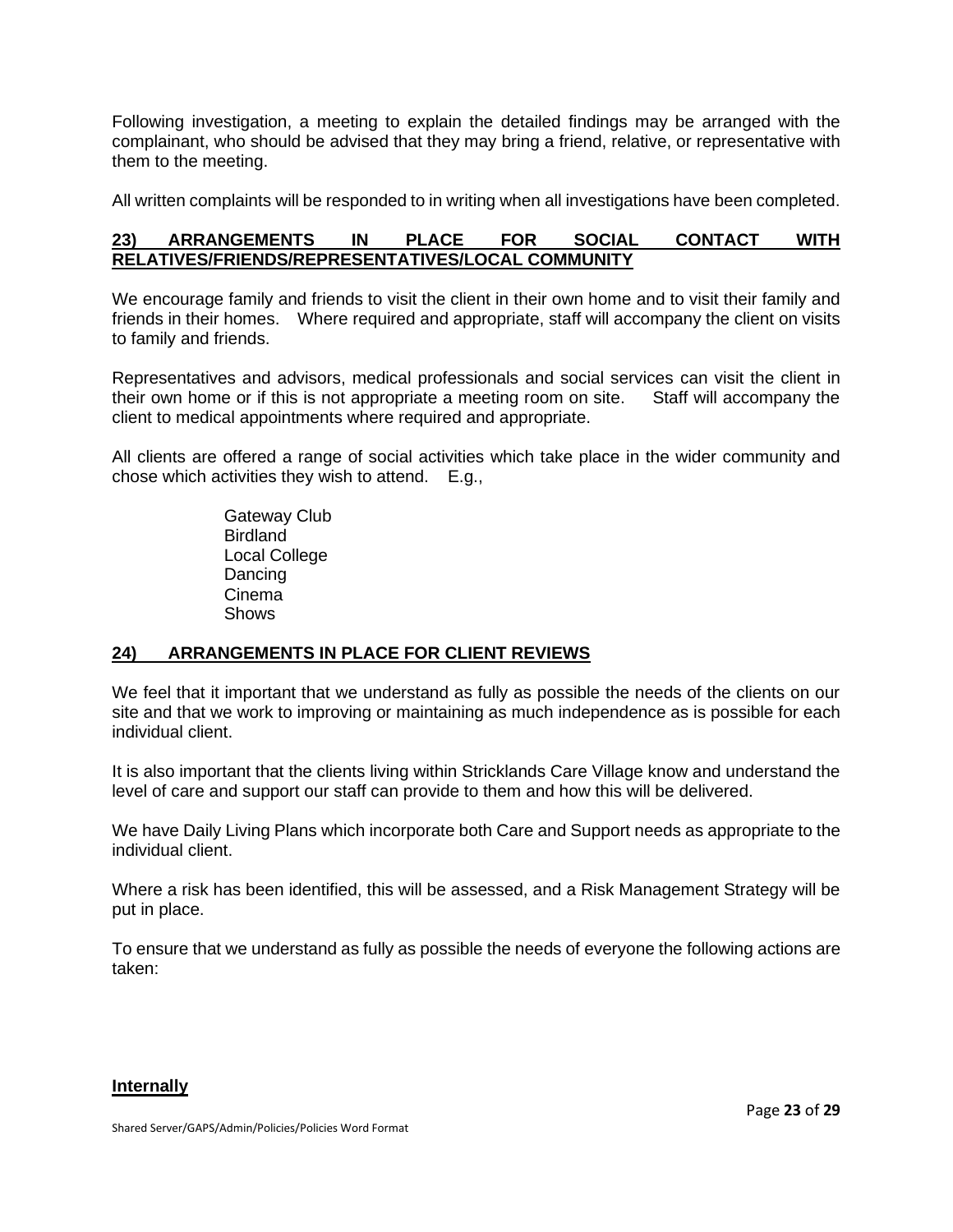Clients are encouraged to speak at any time with the staff who work with them, the Team Leader for their home or the Registered Manager any part of their Daily Living Plan which they feel is not working correctly for them.

**Three monthly reviews** of the needs of the clients are discussed at the Client Review Meeting, staff are given the opportunity to bring up any issue which they feel has emerged, suggest changes to the delivery of care and/or support to that specific client or any issue which they are aware of which impacts on the client. These reviews are minuted.

The Team Leader responsible for any client where staff have brought issues to our attention, or the client themselves have highlighted an issue, will meet with the client and their key worker, as informally as possible, to discuss the issue. Changes to the Daily Living Plan will only be made when the client and/or their family or representative/healthcare professional and Social Care Manager indicates that they are satisfied that this is the correct action to take.

Any changes are communicated, with the permission of the client, to their family or representative/Social Care Manager as appropriate.

However, many of our clients have needs which change on a constant basis. This is addressed by staff bringing to the attention of their Team Leader/Registered Manager that an issue requires to be addressed on an immediate basis. Once this has been agreed with the client, with the permission of the client, this is communicated to their family or representative or Social Care Manager as appropriate.

On a more formal basis a review of the Daily Living Plan using the Risk and Needs Assessment and Risk Management documentation and will take place at least annually.This will involve the client's key worker and Team Leader meeting with the client to update these documents. These documents will form the basis for continued changes, where required, to the Daily Living Plan.

The client will receive a copy of their Daily Living Plan/Risk and Needs Assessment/Risk Management Plan in a format which is appropriate to their needs.

The client will sign that they agree with their Daily Living Plan and if permission is granted (or required) a copy will be sent to their family or representative and the Social Care Manager.

#### **Externally**

Family/friends/representatives/health care professionals/Social Care Managers are encouraged to discuss at any time, any concerns they may have or how care and/or support is delivered if they feel that this could be improved upon.

The funding authority meet with the client independently on a regular basis to ensure that we are meeting the care and support needs of the client in the way that is detailed in the Daily Living Plan.

The funding authority invites representatives of HARMONI to attend Day Care Reviews, where appropriate.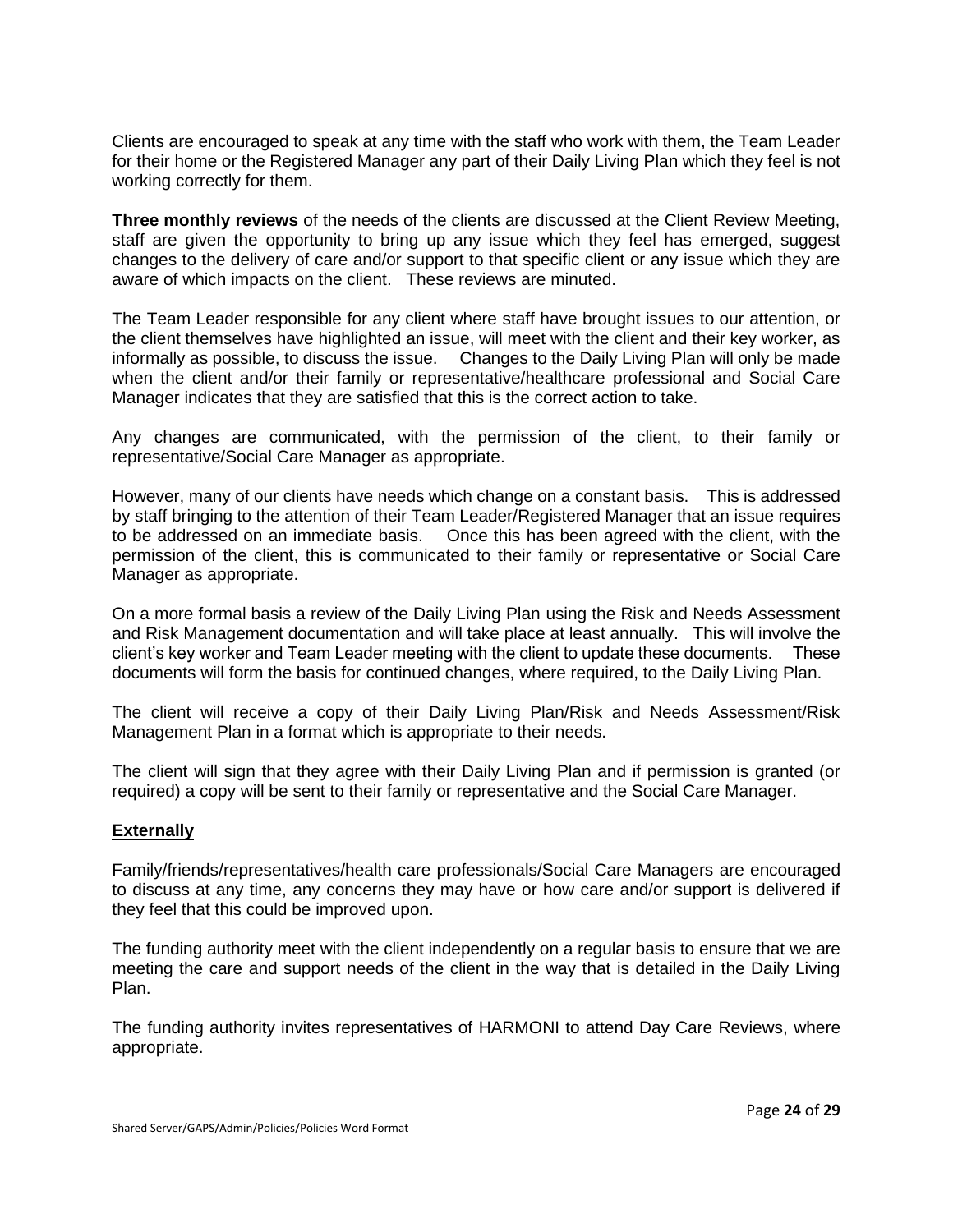The funding authority holds a formal Annual Review for each client where the client is encouraged to attend. With the client's permission, their next of kin/family/friend or legal representative is invited to attend. The client's funding authority is responsible for arranging the date of this meeting and inviting appropriate stakeholders to attend. The funding authority minute this meeting and update their documentation for signing by the appropriate parties.

Monthly monitoring will take place to ensure that Daily Living Plans/ Risk and Needs Assessments/ Risk Management Plans and any supportive documentation are up to date and relevant.

# **25) THE NUMBER AND SIZE OF UNITS ON THIS SITE**

Currently this development consists of 28 apartments and 5 detached cottages. Each one is of a high-quality specification designed to enable independent living.

See Schedule of Accommodation (Appendix 3)

# **26) DETAILS OF ANY SPECIFIC TECHNIQUES USED, AND ARRANGEMENTS MADE FOR THEIR SUPERVISION**

Our staff do not use any form of physical restraint with clients, however if there is a need to implement a restrictive practice, this will be discussed with the client and/or their family or representative/health care professionals where appropriate/Social Care Manager.

If a Restrictive Practice, e.g., use of bed rails, staff ordering, administering and recording medication on behalf of the client, etc., requires to be put in place, this will be discussed with the Client, their family or representative/health care professions and the Social Care Manager who is the funding authority representative. Permission must be given by all funding authority that a Restrictive Practice should be put in place ensuring that this is in the best interest of the client and/or the safety of others. The funding authority will require to arrange a "Best Interest Meeting" where all relevant individuals should be in attendance and agree that the proposed restrictive practice is appropriate and safe for that individual client.

# Deprivation of Liberty Policy

Some of our clients take part in the undernoted activities, HARMONI will ensure that the appropriate identity documentation, qualifications to carry out activity and insurance details are up to date. Risk Assessments for these activities are in place and details contained within the Risk Management Plan. If required, client specific risks will be identified, and a Risk Management Plan put in place.

Aromatherapy **Barber** Pets as Therapy **Musicians** Visiting Zoo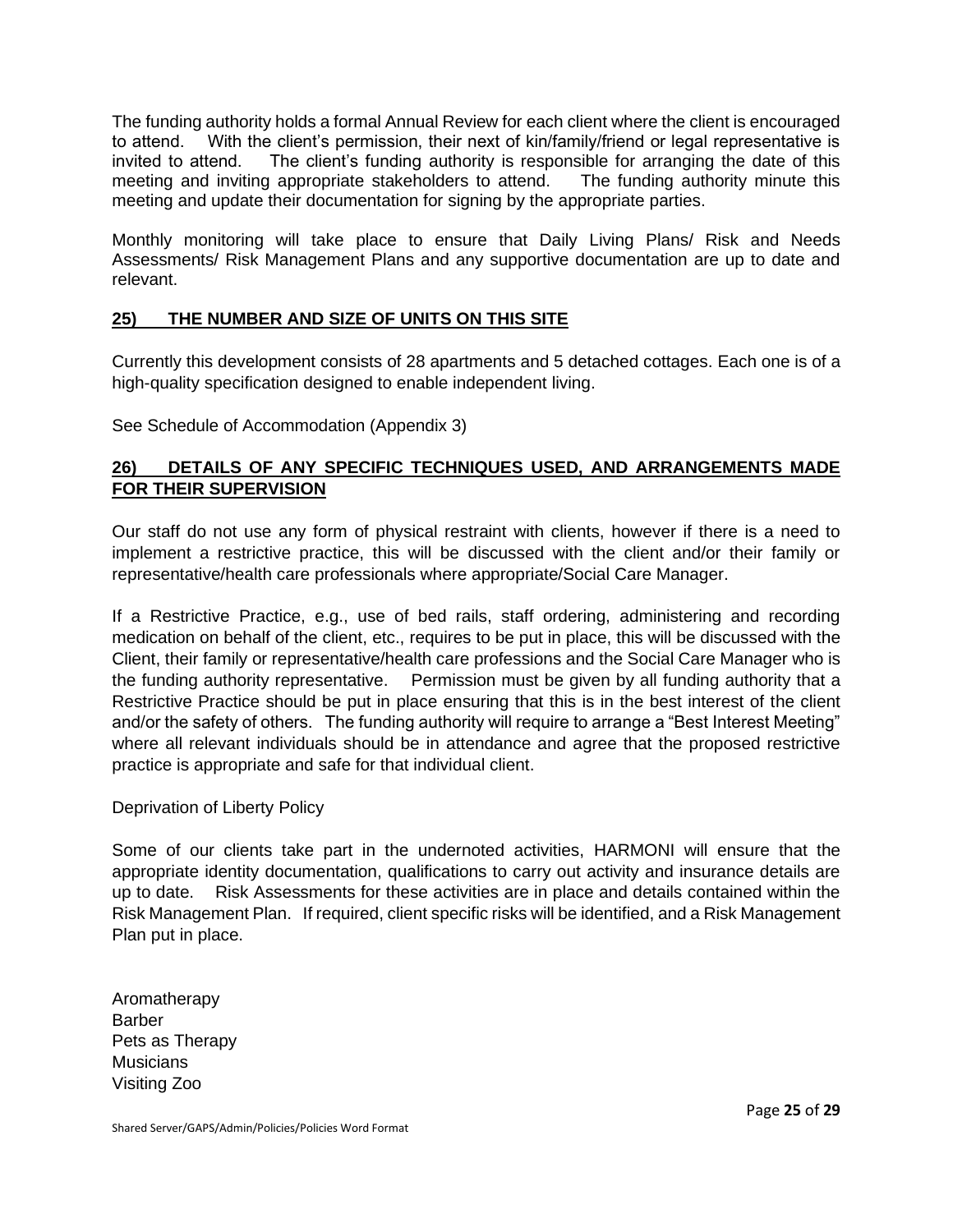The documentation is reviewed annually by the Activities Co-ordinator and copies of certificates and insurance details are kept on file in the SCV Admin Office.

# **27) RESPECTING PRIVACY AND DIGNITY OF CLIENTS**

Staff or volunteers will not impose their own personal, political, or religious beliefs on clients or colleagues, nor suggest to clients that adoption of particular beliefs or values may result in preferential treatment.

Where clients seek advice, which may require a value judgement, the staff member or volunteer may only provide information on the range of options available and their possible consequences.

Clients are assured of privacy, dignity, respect and choice. Staff will knock and wait for permission before entering the home, unless otherwise agreed. Clients will be addressed as they choose. Staff will always respect the clients' wishes and permit them to make their own decisions.

Notwithstanding, due to the unique nature of the independent supported living arrangements which requires care and support to be delivered to the client, HARMONI operates a licence system for tenancy.

#### **28) STATEMENT OF EQUAL OPPORTUNITIES**

HarmonI is committed to promoting equality and diversity, providing an inclusive and co-operative environment in which all individuals working for and those we provide care and/or support to, feel respected and their dignity upheld.

Through the implementation of our Equal Opportunities Policy, HARMONI will:

- ensure that all staff (current and prospective), volunteers, clients and other elected representatives and members are afforded equal opportunities regardless of race, colour, nationality, ethnic origin, religious or political belief or affiliation, trade union membership, age, health, gender, gender reassignment, marital status, parental status, caring responsibilities, sexual orientation, disability, socio-economic background, educational background, ex-offender status, or any other inappropriate distinction.
- promote diversity and equality for clients, persons working for and on behalf of HarmonI and value input from individuals from diverse cultural, ethnic, socio-economic and other distinctive backgrounds.

#### **29) STATEMENT OF CONFIDENTIALITY**

HarmonI keeps records about your health and wellbeing in addition to information about your assessed needs and risk management plans in place.

These records ensure that our staff deliver the care and support you need in a consistent manner.

Your records are used to guide and administer the care you receive to ensure: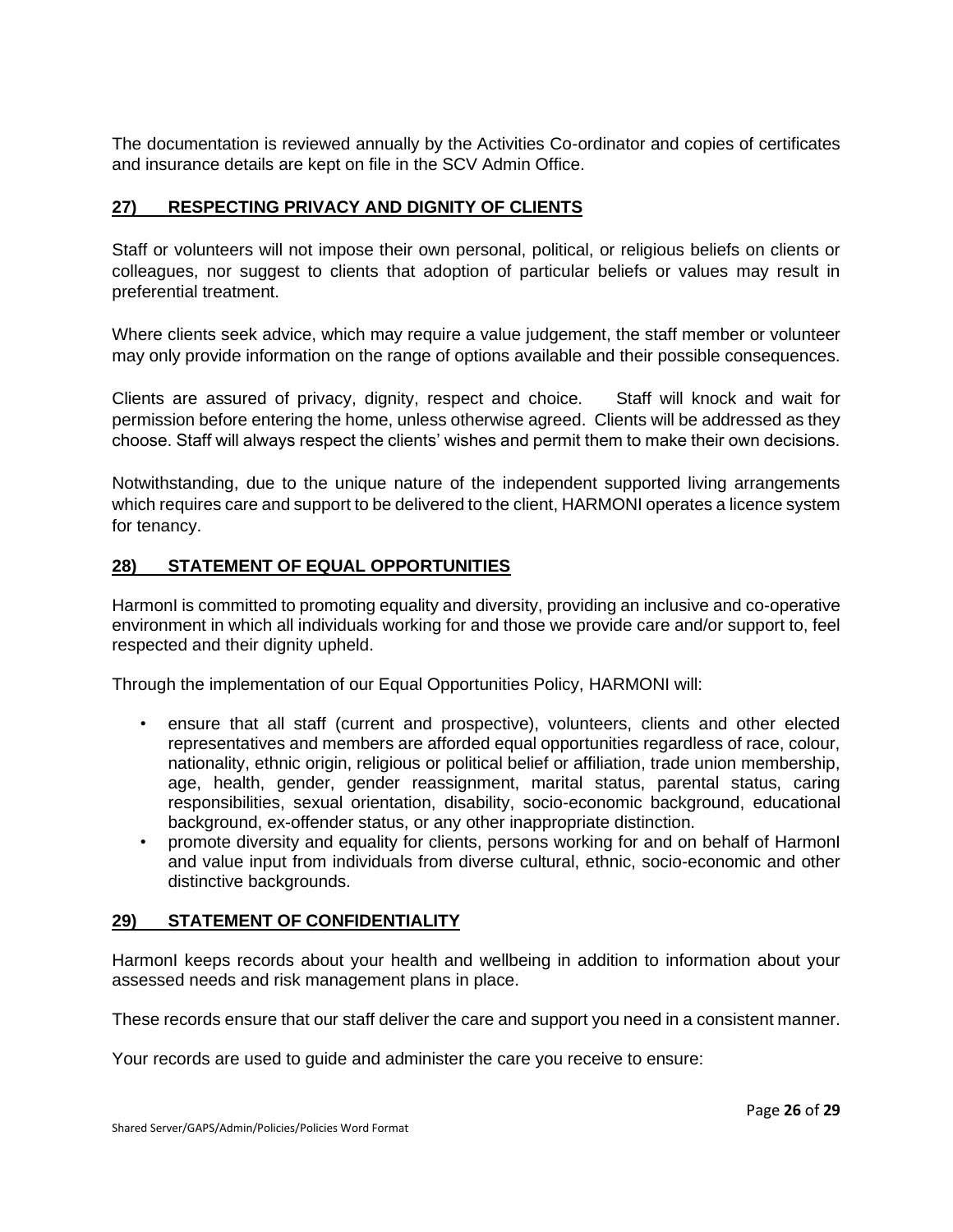- your health and social care professionals, such as our staff, doctor, nurse and social worker, involved in your care have accurate and up-to-date information
- your information is always available should you require hospital or specialist treatment
- there is a good basis for the care and support we deliver

Your information may also be used to:

•investigate complaints or untoward incidents •make sure our services can meet your needs now and, in the future •enable good management of services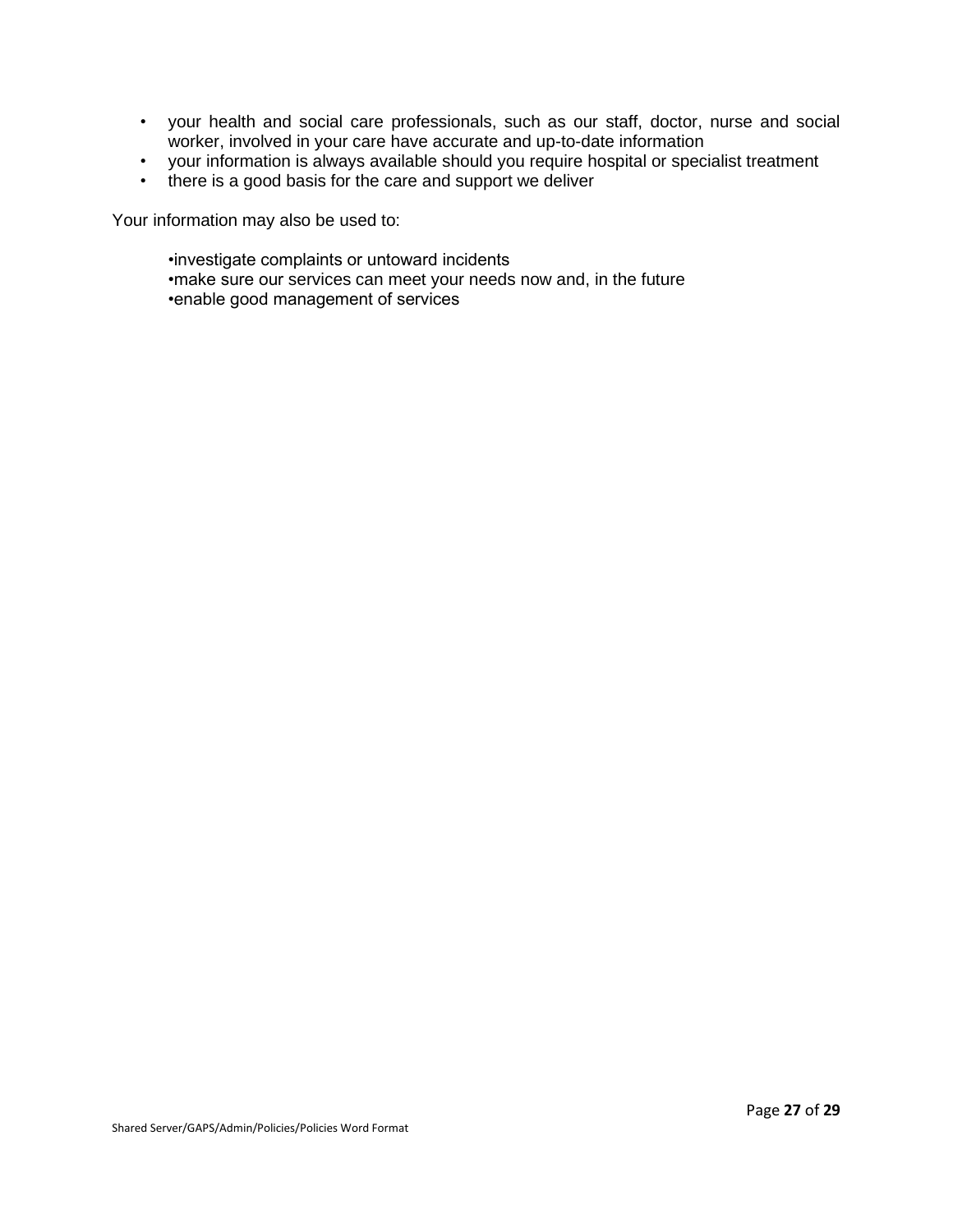# **27) DATES OF REVIEWS OF THIS STATEMENT OF PURPOSE AND CHANGES MADE**

| <b>DATE OF REVIEW</b> | <b>CHANGES MADE</b>                                                                                                                                                               |
|-----------------------|-----------------------------------------------------------------------------------------------------------------------------------------------------------------------------------|
| 03/05/2019            | Page 8 section 12: Client numbers to be increased to reflect the coming<br>on stream of the 8 new apartments in Getgood House end of June 2019                                    |
| 10/05/2019            | Page 21 section 22: The number of units will change from 1 <sup>st</sup> July to<br>reflect 8 new apartments for supported living being available for<br>occupancy from July 2019 |
| 01:08:2020            | Page 1 - Issue Number<br><b>Review Date</b><br><b>Addition of Next Review Date</b>                                                                                                |
| 01:08:2020            | Page 4 - Addition of Infection Control (including Covid 19) added to<br><b>Associated Policies.</b>                                                                               |
| 01:08:2020            | Page 6 – Number and Relevant qualifications of staff updated                                                                                                                      |
| 01:08:2020            | Page 9 - Range of needs updated                                                                                                                                                   |
| 01:08:2020            | Page 13 – Section $3$ – addition of wording "provided we have a suitable<br>vacant property"                                                                                      |
| 01:08:2020            | Page 16 - Section 15 - additional statement re "Impact of Covid 19<br>pandemic"                                                                                                   |
| 01:08:2020            | Page 17 - Section 16 - additional statement re "Impact of Covid 19<br>pandemic"                                                                                                   |
| 01:08:2020            | Page 18 - Section 17 - additional statement re "Impact of Covid 19<br>pandemic"                                                                                                   |
| 01:08:2020            | Page 19 - Section 18 - additional statement re "Impact of Covid 19<br>pandemic"                                                                                                   |
| 01:08:2020            | Page 20 - Section 19 - new re Infection Control                                                                                                                                   |
| 01:08:2020            | Page 21 - Section 20 - new re Covid 19                                                                                                                                            |
| 01:08:2020            | Page 21 - addition of South Eastern Trust address                                                                                                                                 |
| 01:08:2020            | Page 22/23 - updated Safeguarding Statement                                                                                                                                       |
| 01:08:2020            | Page 28 - Section 25 - number of apartments changed from 20 to 28                                                                                                                 |